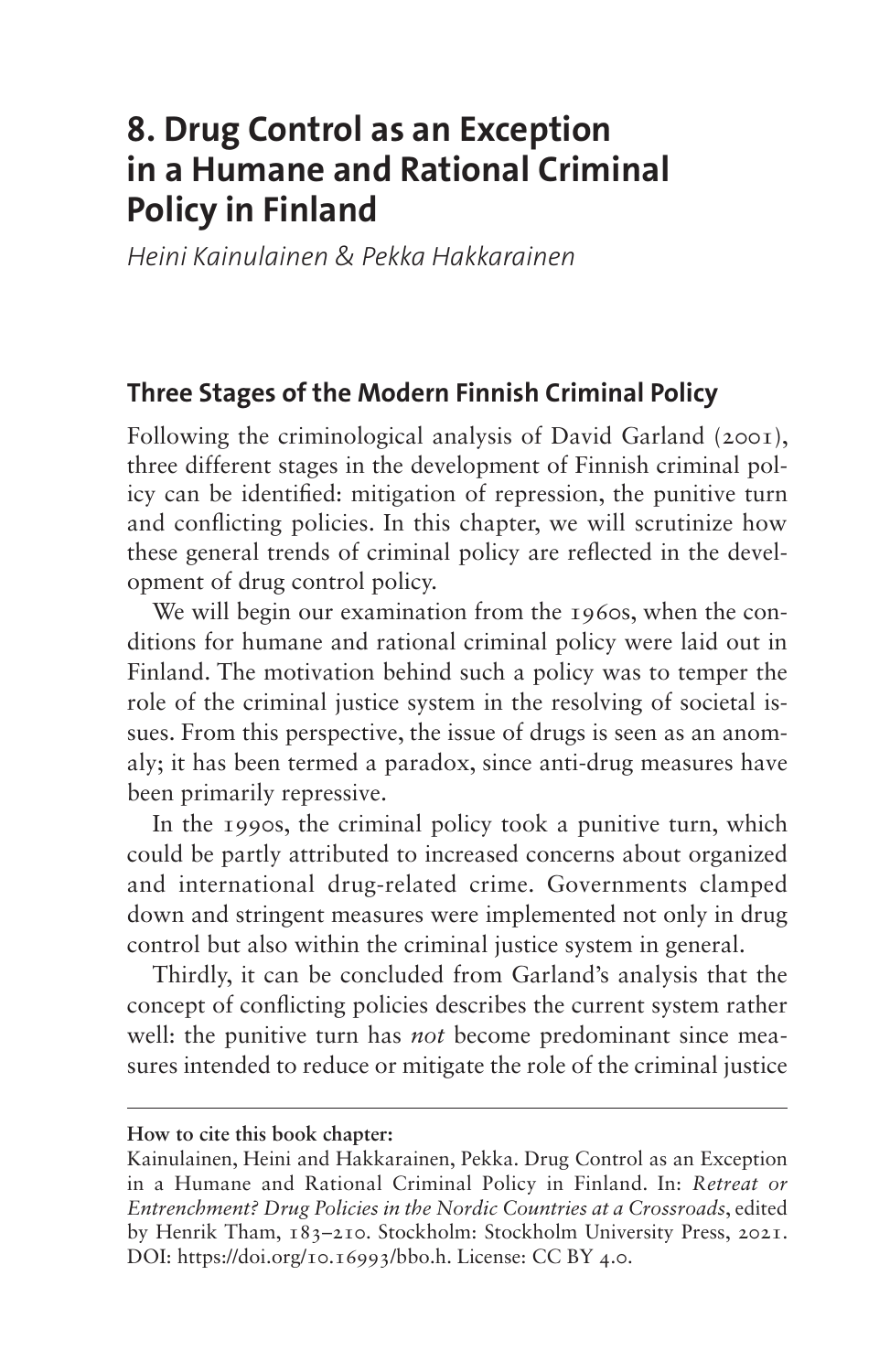system have also been implemented.[54](#page-1-0) However, we will show in this chapter that such reductions or mitigation have barely had any effect for drug offenders. We will explore how the special role approach reserved for drugs has been evident in a strong reliance on the criminal justice system and, in particular, the directing of strict control over those who use drugs.

# **Towards a Humane and Rational Criminal Policy during the 1960s and 1970s**

During the 1960s, a lively debate began in Finland over control policy. The debate drew attention to how the exercise of power in society resulted in the isolation of marginalized groups of people for extended periods of time without guarantees of due process (Eriksson 1967). This debate questioned the use of a punitive penal system. In the Nordic context, one of the most vocal critics was Nils Christie (1968), who pointed out that the rate of imprisonment in Finland was many times higher than in the other Nordic countries.

The debate over criminal policy was ideologically linked to the emergence of a welfare state that sought an equitable allocation of costs and benefits. This approach formed the basis for a humane and rational criminal policy that sought to minimize the suffering and other costs of crime, and of the control of crime, and to allocate these costs fairly among the various stakeholders (Lahti 1972; Lappi-Seppälä 2001; Törnudd 1996: 33–36).

The aim of humane and rational criminal policy was to reduce repression and to use criminal law as sparingly as possible in the management of social problems (Anttila 1967; Lång 1966). In the spirit of a welfare state ideology, particular attention was paid to vulnerable members of society and services provided by social policy were to be enhanced (Lappi-Seppälä 2007). This was also considered a priority within the framework of the tools of criminal

<span id="page-1-0"></span><sup>54</sup> Similar developments have been found in various Western and Nordic countries, but their manifestation, intensity and timing tend to vary, see e.g. Lappi-Seppälä 1998; Lappi-Seppälä 2016; Snacken & Dumortier 2012; Tham 2019; Tonry 1998; Ugelvik & Dullum 2012; Victor 1995. For critique on Garland's analysis, see e.g. Matthews 2002.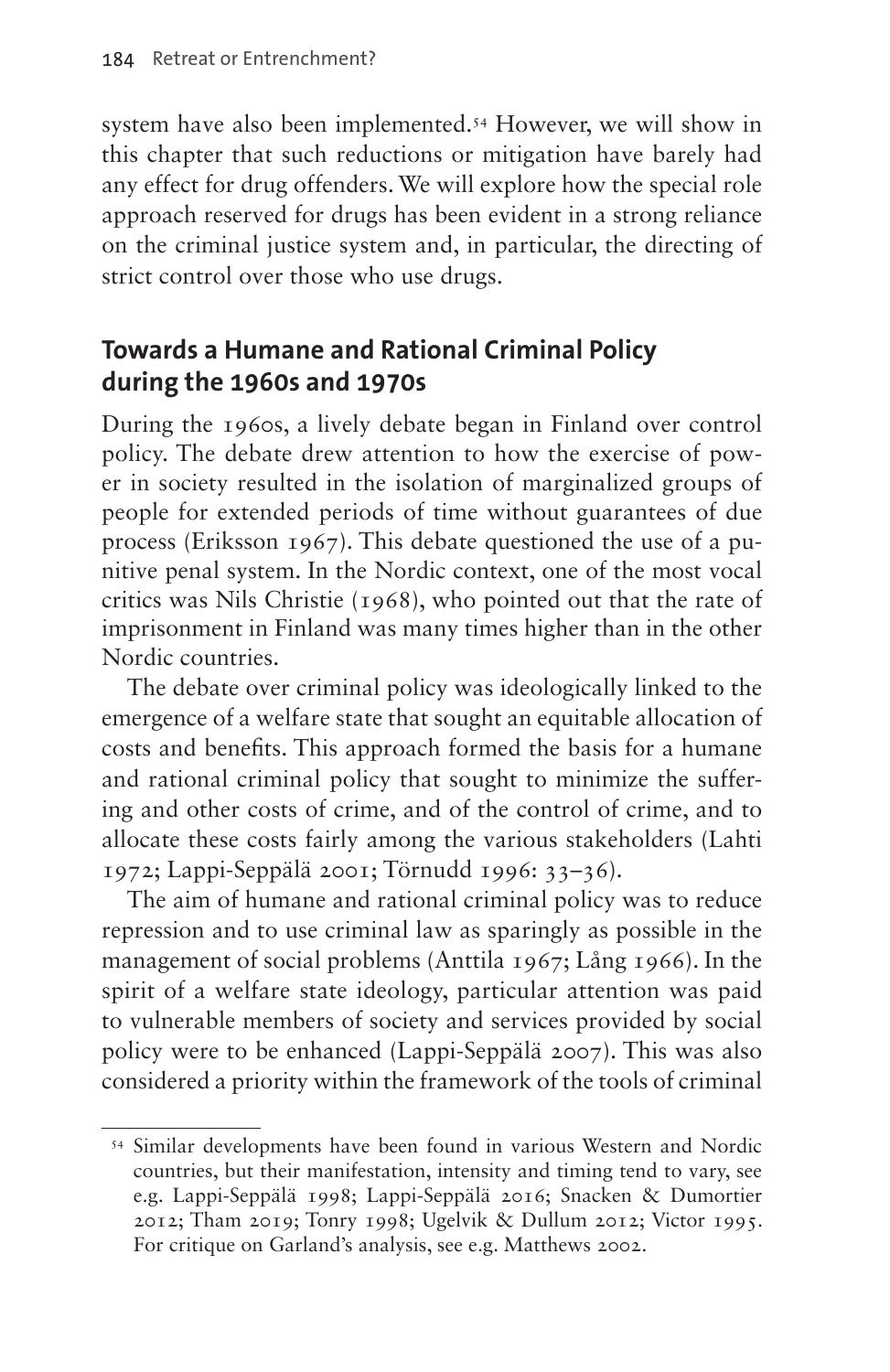policy. The slogan, 'Good social policy is the best criminal policy' expresses the essence of this approach (Kinnunen 2008: 69). The criminal justice system is not the only or even the most important system for controlling crime. Better results can be achieved by reducing social marginalization and welfare inequalities (Lappi-Seppälä 2001: 107–109; Joutsen, Lahti & Pölönen 2001.)

One of the concrete objectives of a humane and rational criminal policy was to reduce the number in the prison population, which had proven to be high in comparison to the other Nordic countries. In this spirit, a fundamental reform of legislation began in the 1970s. The scaling back of the use of imprisonment was widely accepted in legal praxis, and the prison population began to decline. Compared to the 1950s, the number of Finnish prisoners decreased almost by one half during the 1970s, and by the end of the 1980s the prison population had fallen to the same level as in the other Nordic countries (Lappi-Seppälä 2016: 18, 26).

From an international perspective, achieving such a change is exceptional. Tapio Lappi-Seppälä (2001) has found several different explanations behind the change. One explanatory factor he has suggested is that, at the time, criminal policy was not of general political interest in Finland, and instead the debate was expert-driven. Many of those who criticized the repressiveness of control policy played important roles in society during the 1970s and were actively involved in the liberalization of the legislation on criminal justice and the system of sanctions (Lappi-Seppälä 2007). It was also at this time that a reform was undertaken of the outdated criminal law, which had originally been drafted in the 1800s. It is very clear from the report of the Committee on Criminal Law (1976) that the *ultima ratio* principle on which criminal law was built was taken seriously, and the intent was that the use of criminal law was to be the last resort. The purpose of the overall reform of the Criminal Code was to provide a critical assessment of the content of all penal provisions, seek to reduce the number of criminalizations and reduce the penalties for them (Anttila & Törnudd 1992; Lahti 2017.) From this point of view, the drug issue can be seen as an exception. This has been called the paradox of Finnish criminal policy (Kinnunen 2008), which still remains unsolved.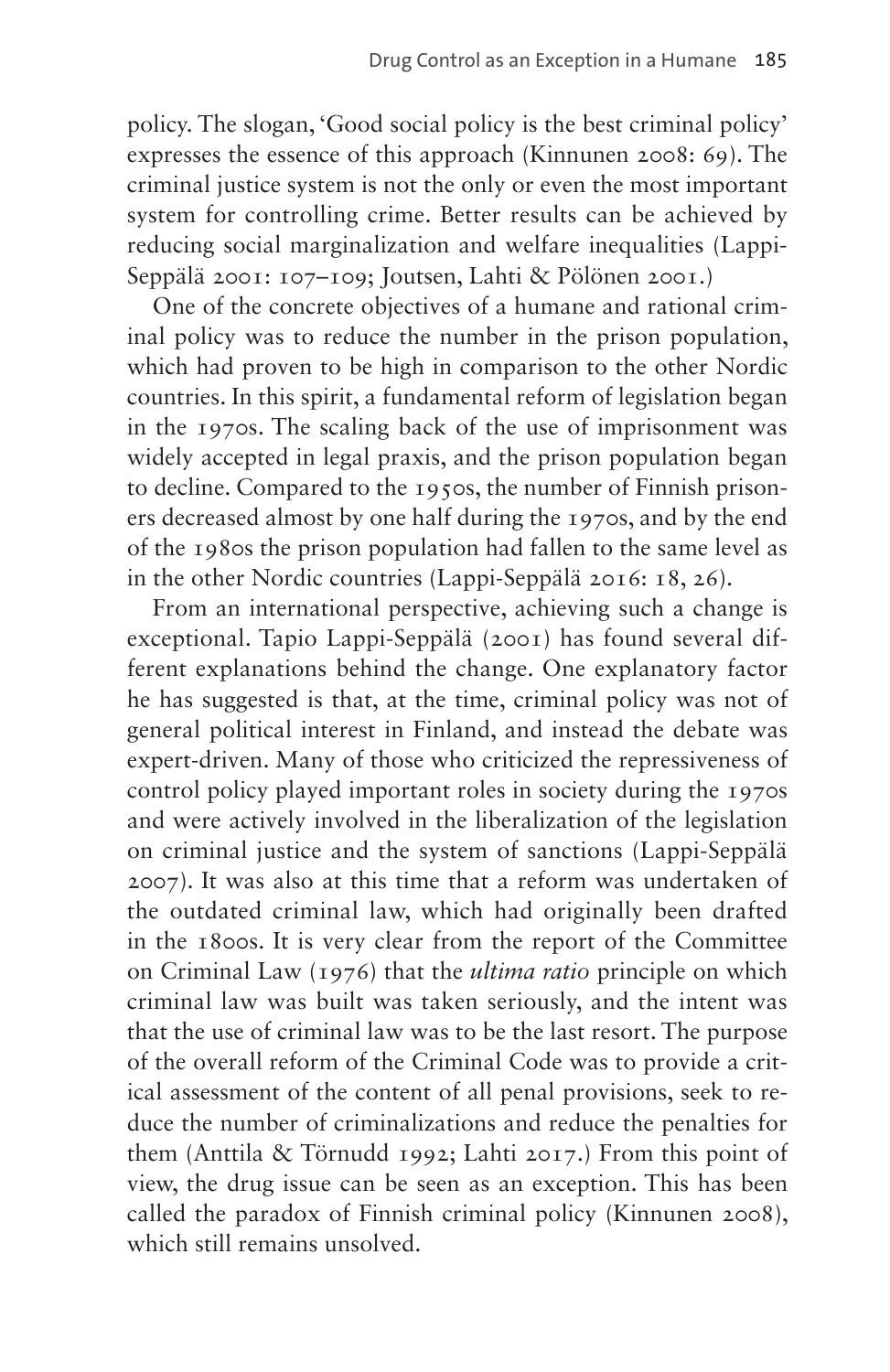#### **Total Ban on Drugs**

The special way in which drugs were dealt with had a long history. When the first wave of drugs washed over Finland (among other Western countries) in the 1960s, new legislation was passed to combat the situation. When the 1972 Narcotics Act was enacted, the need to criminalize the production, trafficking and distribution of drugs was widely recognized, while the question of whether or not drug use should be criminalized became a matter of controversy. The Single Convention on Narcotic Drugs of 1961 did not require parties to make drug use a punishable offence; rather it encouraged treatment and care.

At various stages in the drafting process, views were expressed both for and against the criminalization of use. Following a series of very close votes, in 1972 it was finally decided to criminalize the use of drugs (Hakkarainen 1992; Hakkarainen 1997: 131– 150; Kainulainen 2009: 42–59; see also chapter Hakkarainen & Kainulainen in this book). It was recognized that the criminalization of use would cause harms, and in order to avoid these, the police, prosecutors and judges were encouraged to apply the provisions on the waiving of measures so that users would not be punished for their personal consumption. In spite of the recommendations to interpret the legislation thus – with a heavy focus on depenalization<sup>55</sup> – waiving the measures was rare throughout the 1970s and 1980s (Kainulainen 2009: 62–65, 73–82).

The Narcotics Act showcased a repressive stance towards the issue of drugs, which was further enhanced by the strictness of its implementation. The end of 1960s saw the police force improving its skills to the effect that it could detect drug-related crimes that would have been otherwise left uncovered. Drug crime investigation became a special branch, new investigation methods were adopted through foreign influence, undercover operations were attempted, interrogation skills were developed and good relationships were established with the actors working in the illegal markets. The increased number of drug offences in the statistics was the reason why the police was allocated more

<span id="page-3-0"></span><sup>&</sup>lt;sup>55</sup> Depenalization means that the use of drugs remains a criminal offence but punishment is, in practice, no longer imposed.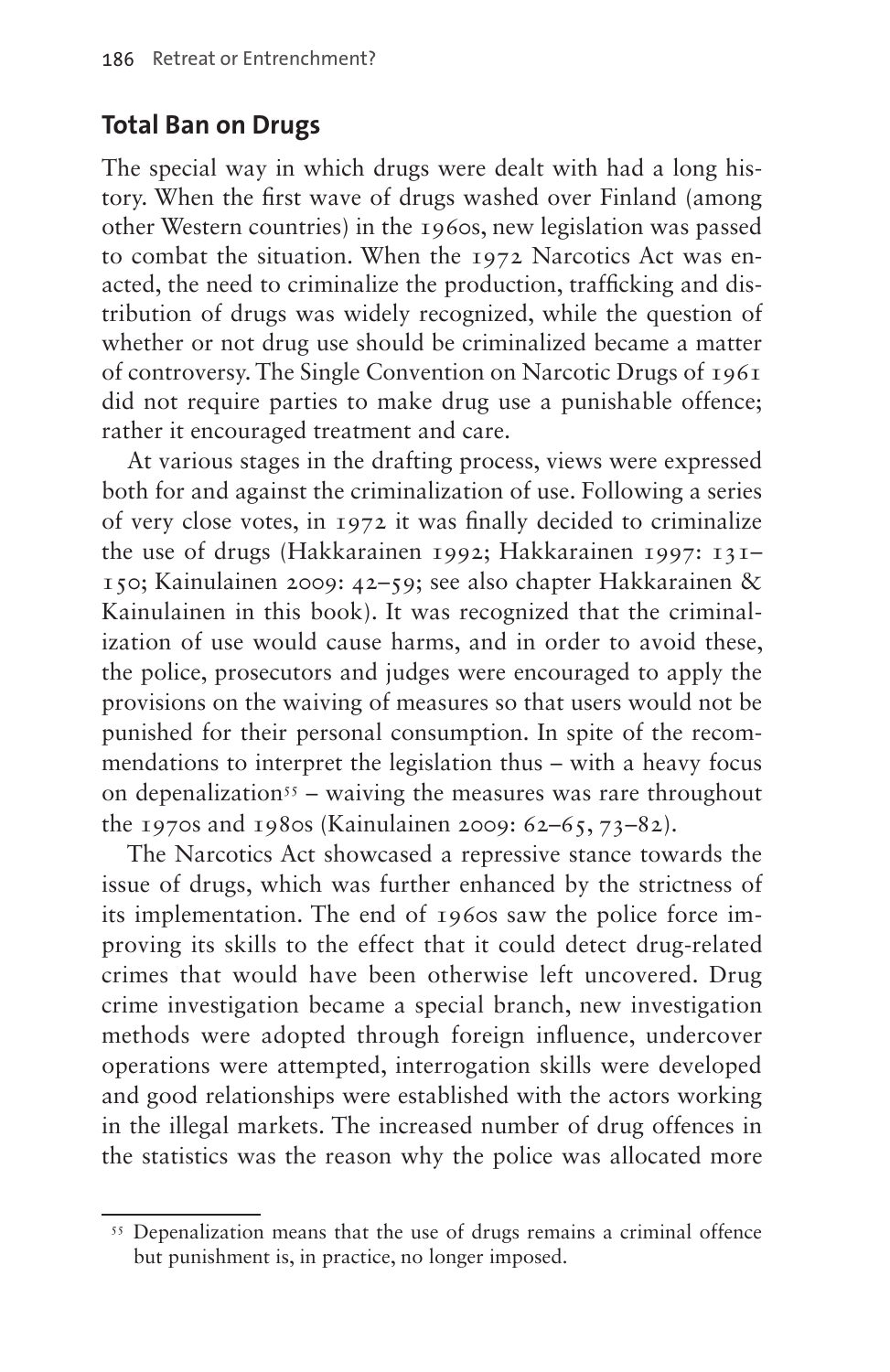human resources and equipment to drug units (Kainulainen 2009; Kainulainen, Savonen & Rönkä 2017; Kontula 1986). However, the number of drug offences was pretty small when looking at recorded crime as a whole.

When the 1972 Narcotics Act was enacted, some experts in criminal law had opposed the criminalization of drug use. Since drug use was criminalized despite this opposition, a few experts continued to raise the issue. Recommendations were presented on how the provisions on the waiving of measures should be applied, but they had little effect on enforcement praxis. For example, within the practices of the police and prosecutors, it was de facto a dead letter (Kainulainen 2009: 73–82).

From the 1980s there was increasing criticism in the legal literature. The criticism was directed in particular against the way in which the Narcotics Act was applied. What faced criticism in the literature alongside strict user control was the way criminal responsibility was established in cases of more aggravated crimes pertaining to drug distribution. Some criminal law experts were also concerned with the possibility that criminal liability was being extended too far with respect to drug offences. The case-law seemed to be consistently producing cases in which exceptions were made to the general doctrine of criminal law, and the principles limiting criminal liability in general were compromised on the grounds of the 'special nature' of drug crime (Lahti 1985; Träskman 1995; Utriainen & Hakonen 1985). The question was also raised whether quite heavy sentences were being imposed on defendants for drug offences with a very low threshold of evidence. When a person was convicted of a drug offence, the quantity of drugs involved was generally not determined by what had been found in his or her possession but on what his or her accomplices had said about the quantity of drugs that he or she had handled (Kainulainen 2007: 49; Kainulainen, Savonen & Rönkä 2017: 137–139; Kontula 1986: 235).[56](#page-4-0)

<span id="page-4-0"></span><sup>&</sup>lt;sup>56</sup> From this point of view, it can be noted that during the 1990s, after the police were gradually permitted to use a variety of undercover policing methods (like phone tapping), the evidence pertaining to the quantity of drugs has diversified and the legal protection of defendants has, to some extent, improved.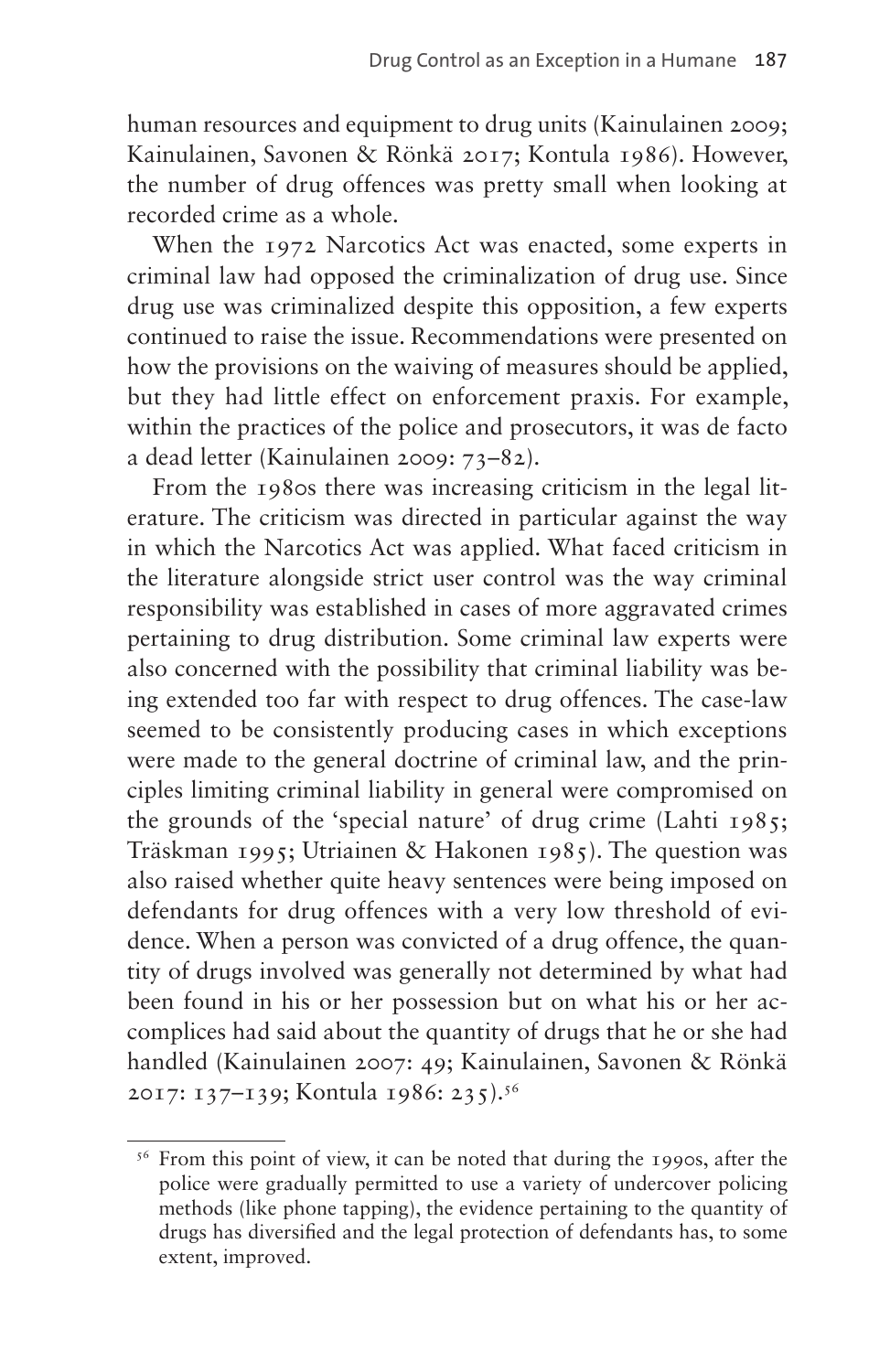The way in which drugs were being controlled was also criticized in criminological studies that dealt with police, prosecutorial or court practice. The police played quite an active part on the drug front. Drug users were observed, arrested and brought before courts for punishment (Kainulainen, Savonen & Rönkä 2017). Attention was paid to the intensity of the use of coercive measures in criminal proceedings, for example in the form of the very long periods that individuals could be held under arrest (Kontula 1986: 57; Träskman 1986: 22–23). Indeed, it was only after Finland acceded to the European Convention on Human Rights in 1989 that the maximum period of arrest was shortened. During the 1970s and 1980s drug users could be held under arrest for up to 17 days, but in practice it could be even longer before a court ruled on whether or not the suspect could be held in pre-trial detention (Heinonen 1989: 76–79; Kainulainen, Savonen & Rönkä 2017: 126–129).

Furthermore, in addition to the fine imposed on the drug offender, he or she was ordered to pay the state for the value of the drugs that the offender had used. This practice was not abolished until the criminal law was amended in 1992. The purpose of the Narcotics Act was to concentrate crime control around the distributors, who were seen to represent professional and organized crime. However, the research of police practices shows that for decades the police control has focused on catching drug users (Kainulainen 2009; Kinnunen 2008; Kontula 1986). Interviews of those who had been apprehended for using drugs showed that they objected to the prohibition on drug use and stated that being the subject of control had had many negative consequences. Indeed, there was an accumulation of official and unofficial sanctions, which easily initiated a process of exclusion that was difficult to reverse (Heinonen 1989; Kainulainen, Savonen & Rönkä 2017).

### **A Punitive Turn: The Tightening of Control in the 1990s**

Like in many other Western countries, the Finnish criminal policy remained fairly moderate during the 1980s, but the 1990s brought a shift in the debate on criminal policy[.57](#page-5-0) The ideological

<span id="page-5-0"></span><sup>57</sup> The punitive turn seems to be similar in Western societies, but when analyzing more closely, differences between countries can also be found (see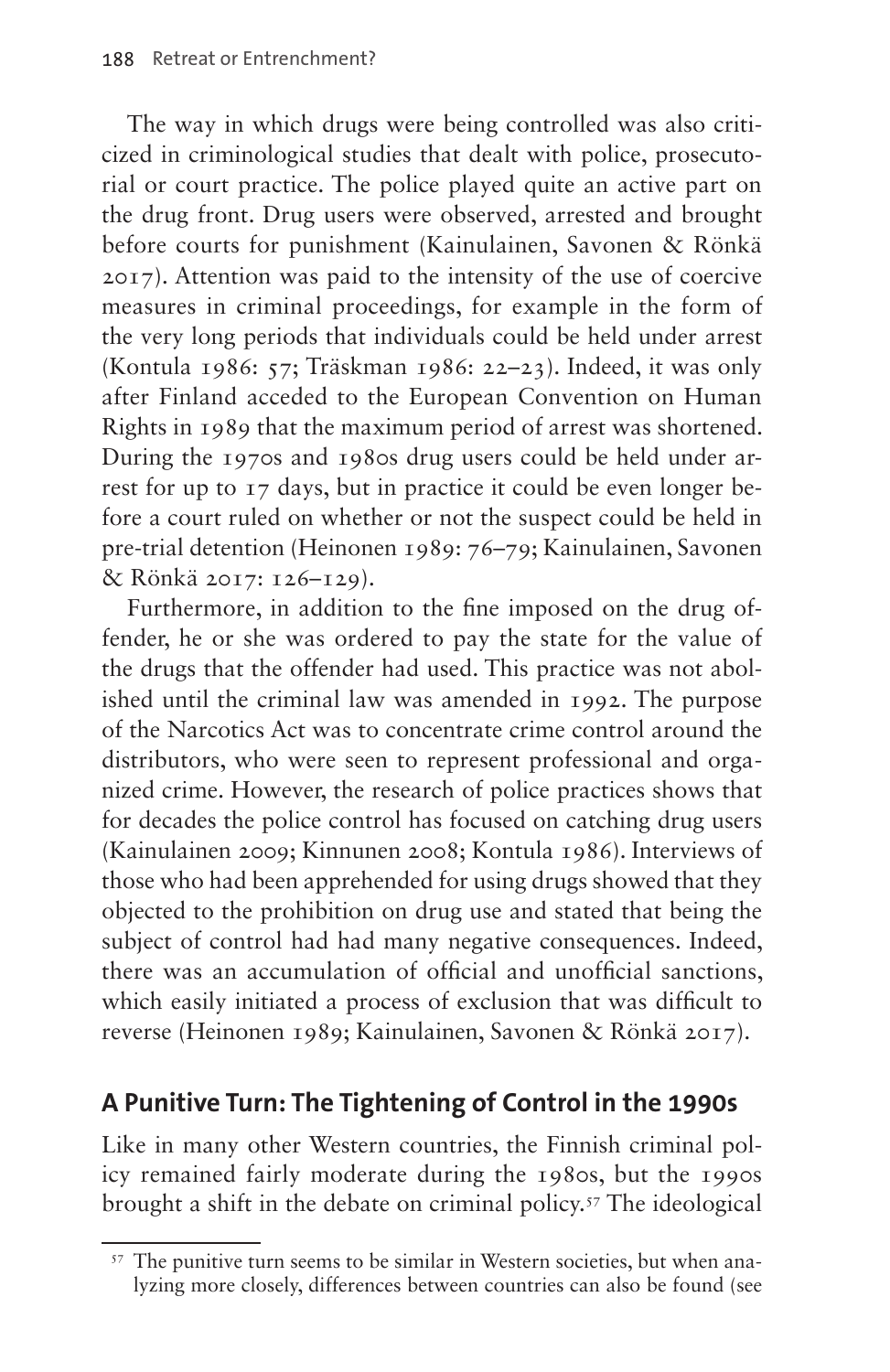basis of the welfare state began to crumble due to the economic depression in the 1990s. The criticism stated that welfare states increase problems rather than solve them, and that such states are too expensive, inefficient and passivating. Also as part of the discussion, the starting points for humane and rational criminal policy began to be undermined (Lappi-Seppälä 1998).

One way in which this policy was undermined was criticism of the fact that the participants in the debate on criminal policy had been limited to a small and influential group of experts who shared one another's views. For example, some right-wing politicians were vocal in airing their views in the media on the need to tighten control. Their demands received some political weight and support, which was reflected in more punitive amendments to the Criminal Code. One example of this was that the statutory definitions of violent offences were made more punitive and the accompanying penal latitudes were raised, which was soon reflected in an increase in the number of prisoners (Lappi-Seppälä 2007; Lappi-Seppälä 2012; Lappi-Seppälä 2016).

When the repression was being mitigated in the 1970s and 1980s, drug-related crimes received wide coverage in the press and generally sparked public interest, but they were *not* at the centre of criminal policy decision-making. The number of cases and 'drug convicts' was relatively low compared to other types of crime, such as property crimes or drink driving. For example, the report of the Committee on Criminal Law (1976) contains only a few scattered references to drugs. Achieving the main goal of criminal policy, which was the reduction of the prison population, was to be done by focusing, above all else, on those offenders who were filling the prisons, such as those who had been convicted of property offences.

However, in the debate on criminal policy, the focus was now turned to the drug issue from another angle, since the control of drugs appeared to have an impact on the choice of tools used in other areas of criminal policy. One of the drivers of this debate was 'Den gode fiende', the book written by Christie and Bruun (1985) that was published in Finnish in 1986. In their critical analysis, the authors highlighted how drug-related crime had been

Garland 2001; Hermansson 2019; Pratt 2007; Tham 2019; Victor 1995; von Hofer & Tham 2013).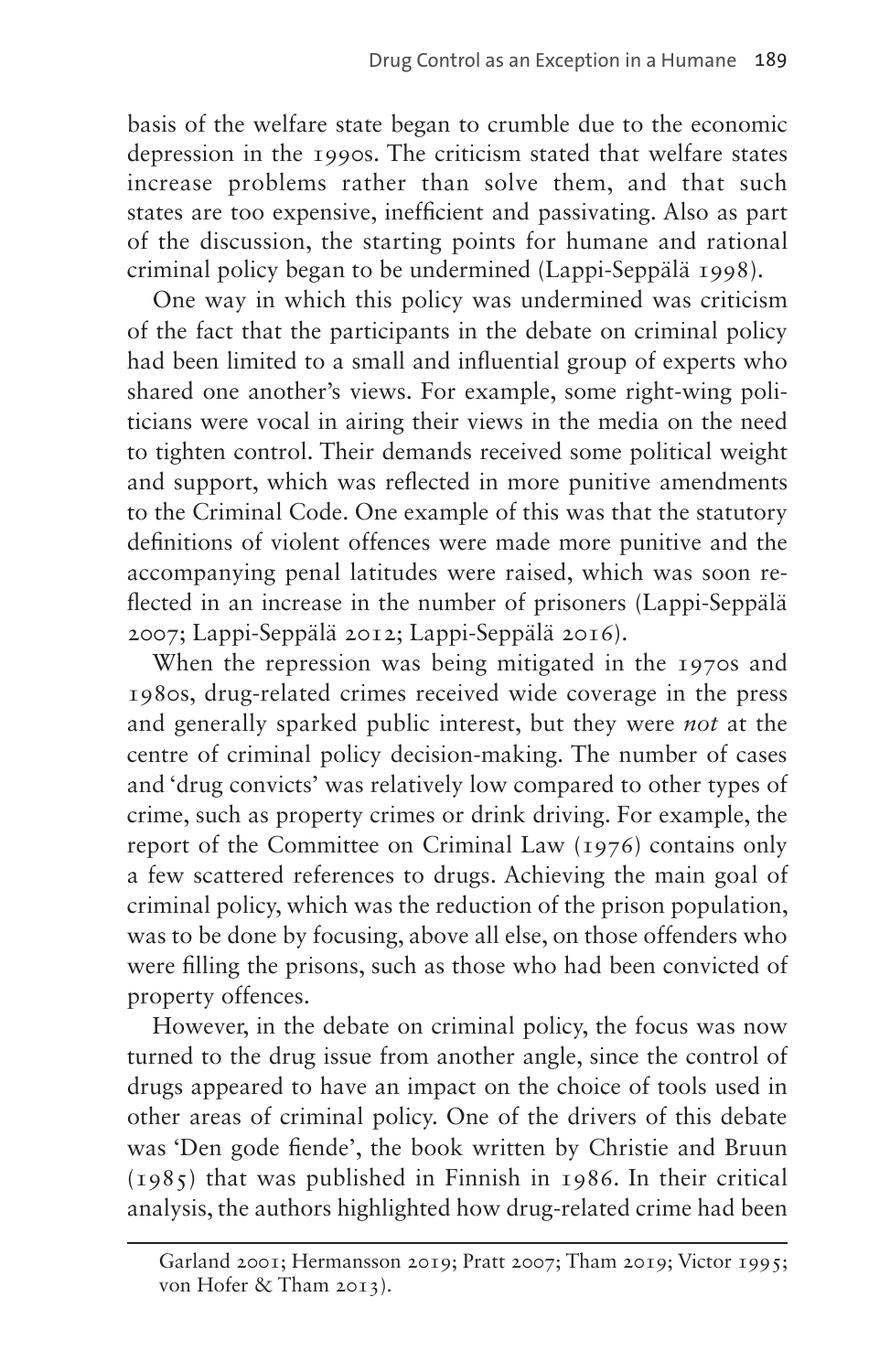at the forefront as the grip of the mechanisms of control had been strengthened and the range of measures used by the control authorities had been expanded (see also Träskman 2004).

In an article published by Per Ole Träskman in the joint Nordic book, 'Varning för straff' ('Beware of Punishment'), he uses the term 'dragon's egg' to illustrate the phenomenon identified by Christie and Bruun. According to Träskman (1995), organized drug crime was used as the rationale for injecting elements into the criminal justice system that were foreign to the Finnish legal system and that seriously jeopardized the legal protection of suspects. Pressure was soon exerted to expand the scope of these elements to other types of offences. In the end, according to Träskman, the control of drugs has had a significant impact on the entire criminal justice system and on the punitive turn in this system (Träskman 1995; Träskman 2003; Träskman 2004).

The police took an active role in defining the nature of illegal drug markets, which further consolidated the linkage between drugs and criminal activity. The review of law enforcement authorities painted the picture of professional, organized and international drug crime, which in turn called for an increase in the coercive measures available for use. Consequently, the police were given a set of new undercover policing methods, like cellphone surveillance, bugging, undercover operations, pretended drug purchases, use of data sources and controlled delivery.

After the mid 1990s, the prisoner rate in Finland, which had remained low, began to grow again. This was the result of stricter policies, starting with drug offences and later including violent offences. The change could be seen not only in the growth of the number of prisoners convicted of drug offences and violent offences, but also in the longer length of sentences given (Lappi-Seppälä 2012). According to Lappi-Seppälä, this was a clear consequence of the punitive turn, which had led to a tightening of control (Lappi-Seppälä 2001; Lappi-Seppälä 2007). However, the increase in the number of prisoners convicted of drug offences is also explained by changes in the drug market.

The significance of drugs in the criminal justice system also increased due to the considerable changes that took place in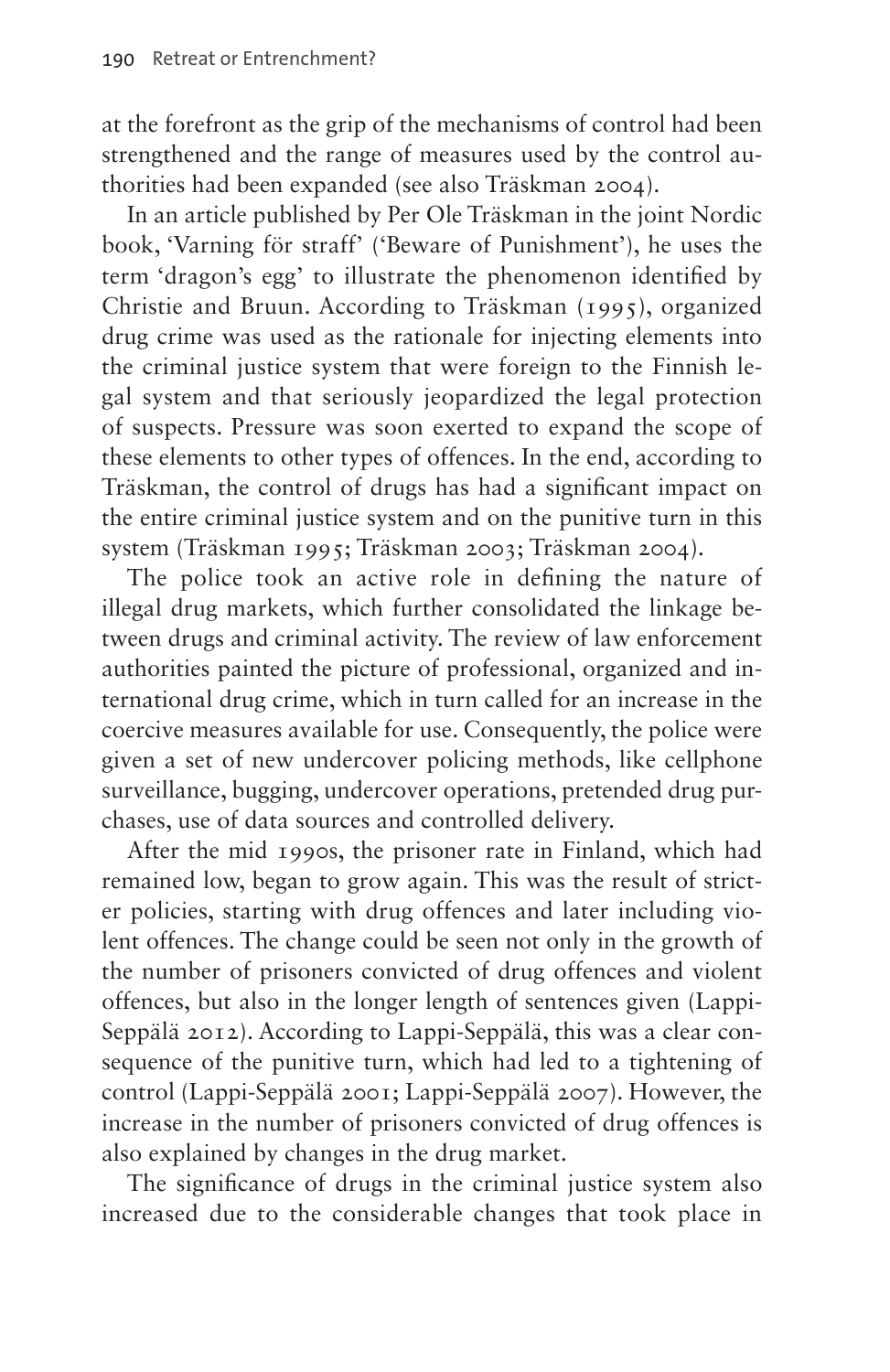the amount and nature of drug crime. This was influenced by a second wave of drug use (Partanen & Metso, 1999; Partanen 2002), which resulted in an expanded drug market. This, in turn, could be seen in an increase in the supply of drugs, the emergence of new drugs on the market, and a strong increase in the demand for drugs. According to the police, drug-related criminality in the 1990s began also to have more common features with organized crime, and its connections to international criminality deepened. The changed drug situation was soon reflected in the criminal justice system. The number of drug offences recorded in the statistics increased. The number of seizures multiplied, as did the quantity of drugs seized. The movement of large quantities of new substances classified as dangerous, such as ecstasy and buprenorphine products (generally, Subutex), which was later used in drug substitution treatment, was reflected in the penal system. The number of prisoners serving sentences for drug offences increased, and they were being sentenced to very long terms of imprisonment (Kainulainen 2007).

### **Drug Control Remains Strict**

The penal provisions on drug offences were reformed at the beginning of the 1990s as part of a comprehensive reform of the penal code. The 1988 Vienna Convention against Illicit Traffic in Narcotic Drugs and Psychotropic Substances also played a part in improving international cooperation to combat illegal drug sales. It required the extension of criminal responsibility to facilitate the access to the factors that uphold the drug industry. One of the key aims was the prevention of money laundering.

In terms of drug use, there was no strong attempt to carry out a critical assessment of the justifications for the criminalization of the use of drugs. The main debate at the time was over what would be the appropriate penal latitude for the use of drugs. The Working Group on Drug Offences, chaired by Träskman, proposed a petty form of the basic offence – a drug infraction punishable only with a fine. The Minister of Justice was concerned that such an approach would convey the wrong message – that the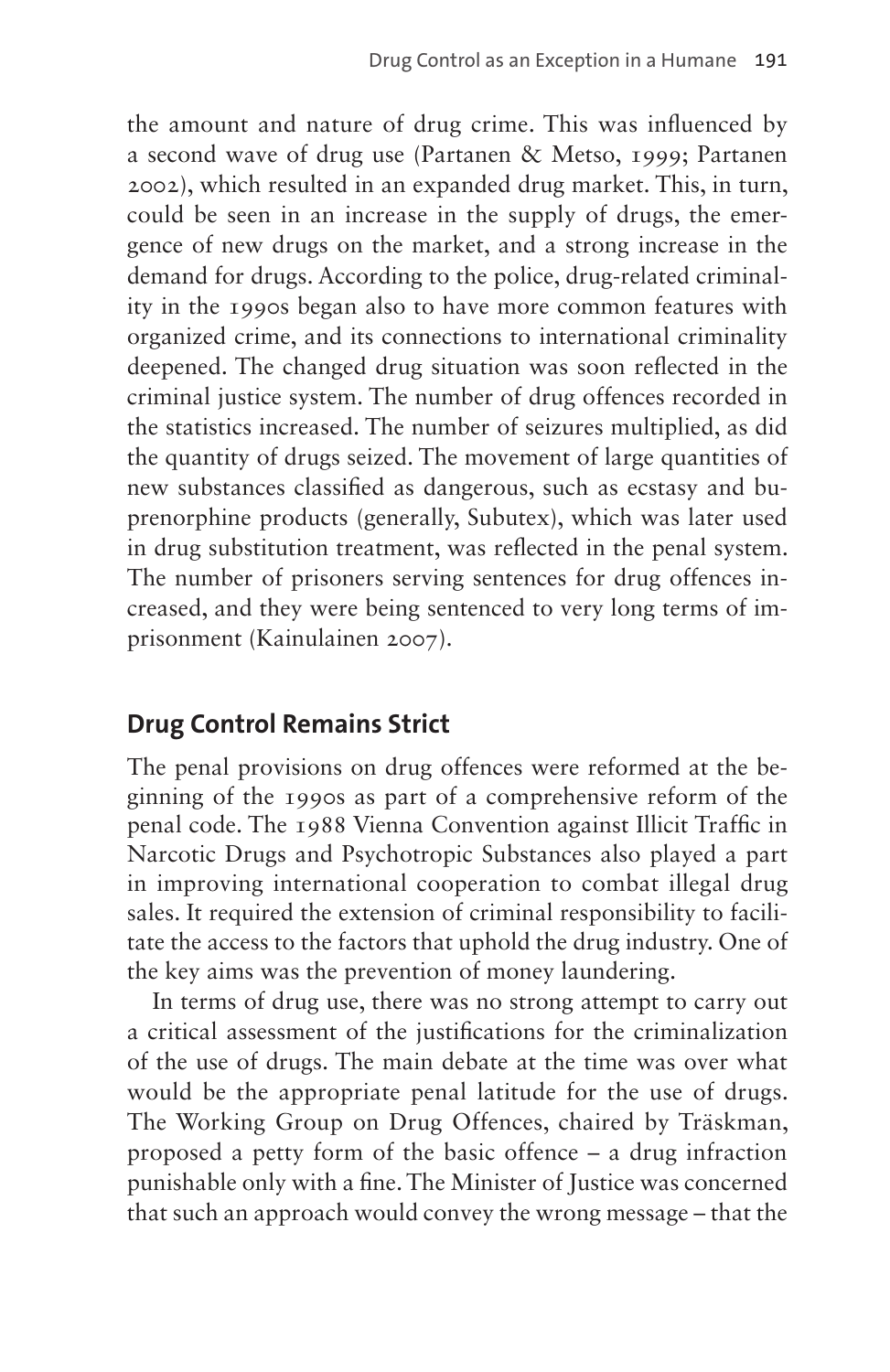control of drugs was being eased – which would, in turn, tempt young people to become new users of drugs and would bring in more people as drug dealers. Also, members of Parliament joined in the debate. In the total reform of criminal law, offences were generally set out on three levels of seriousness, with a petty form, a basic form and an aggravated form, however a different approach was adopted with respect to drugs. The use of drugs remained part of the basic drug offence, for which the penal latitude continued to range from a fine to imprisonment for two years. However, the rationale for the possibility of the waiving of measures was regarded as so strong that a special provision on this was taken into the criminal law. The intention was that measures would be waived more often, particularly in cases where a drug user sought treatment, but also in other petty cases of drug use. Thus, depenalization now received strong support by penal code (Kainulainen 2009: 95–122; Kainulainen 2017).

This time there was a change in the application of law, and prosecutors began to decide much more frequently to waive measures in the case of drug offences. The increasing use of the waiving of measures prompted lively debate. Some deemed it a good way to prevent the exclusion of drug users, in particular of young people, while others were concerned about the blurring of the line between what is allowed and what is prohibited. The Finnish Prosecutor's Association proposed to the Ministry of Justice that a petty form of the offence be incorporated into the Criminal Code. Since this would have a narrower penal latitude, offences involving the use of drugs could be dealt with through summary penal proceedings (Kainulainen 2001; Kainulainen 2009: 134–137; Kainulainen 2017).

Indeed, the provisions criminalizing the use of drugs were amended at the beginning of the 2000s, but this reform did not call into question the need for criminalization. Nonetheless, an approach based on fundamental and human rights had increasingly gained ground in the debate on criminal law, even though this was not reflected in the formal opinions given by criminal law scholars on the use of drugs as an offence. It is possible that a form of *Realpolitik* thinking may have been behind this approach. Although some experts might well have opposed the criminaliza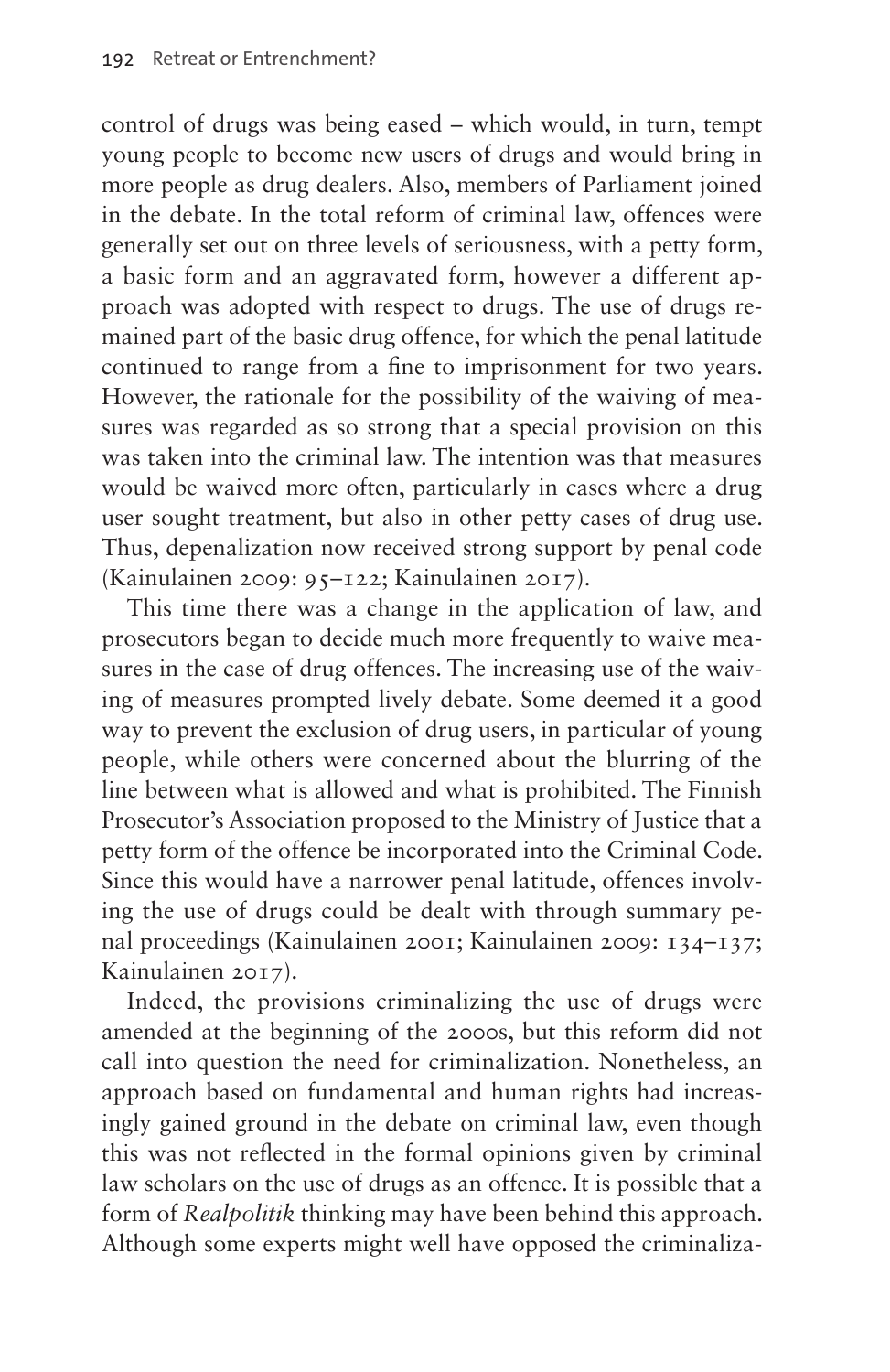tion of the use of drugs, they did not raise the issue because they did not believe that this view would have prevailed in political decision-making.

Setting the use of drugs apart from the basic drug offence, as a petty form of the offence, is in itself a positive development. Under pressure from the police, the penal latitude was set as a fine or imprisonment of up to six months, so that the police retained the right to carry out searches of the premises of people suspected of drug use. From a criminal law perspective, the severity of the penal latitude should be based on the reproachful nature of the conduct in question, and not on the needs of the police. However, the amendment of the law to provide for a separate, petty offence of drug use led to a tightening of the penal system, with the good start that had been made towards a shift to the wider use of the waiving of sanctions quickly ending (Kainulainen 2009: 359–360; Kainulainen 2017.)

Hence, following the amendment of the law to provide for a separate offence of drug use, the penal system was tightened. The simplification of the procedure for imposing fines has led to the police imposing a fine for drug use in a rather schematic manner. Following the amendment, it has been very rare that measures have been waived. When the amendment was enacted, the authorities were encouraged to waive measures, particularly for two groups of people. The Office of the Prosecutor General and the National Police Board jointly drafted guidelines for the implementation of this position, and the guidelines have recently been revised (VKS 2018: 2). Young people who were apprehended experimenting with or using drugs should be cautioned rather than fined. Problem drug users should be encouraged to seek treatment, in which case they would not be fined. Studies of enforcement practices have shown that various arrangements for cautioning minors have been organized in different municipalities and in general they have not been fined. On the other hand, the diversion of adult problem drug users to treatment has not succeeded and, consequently, the number of such decisions to waive measures has remained very small (Kainulainen 2009: 346–380).

For decades, the police have considered it important to tackle drug use. This is also stated in recent instructions to the police: 'In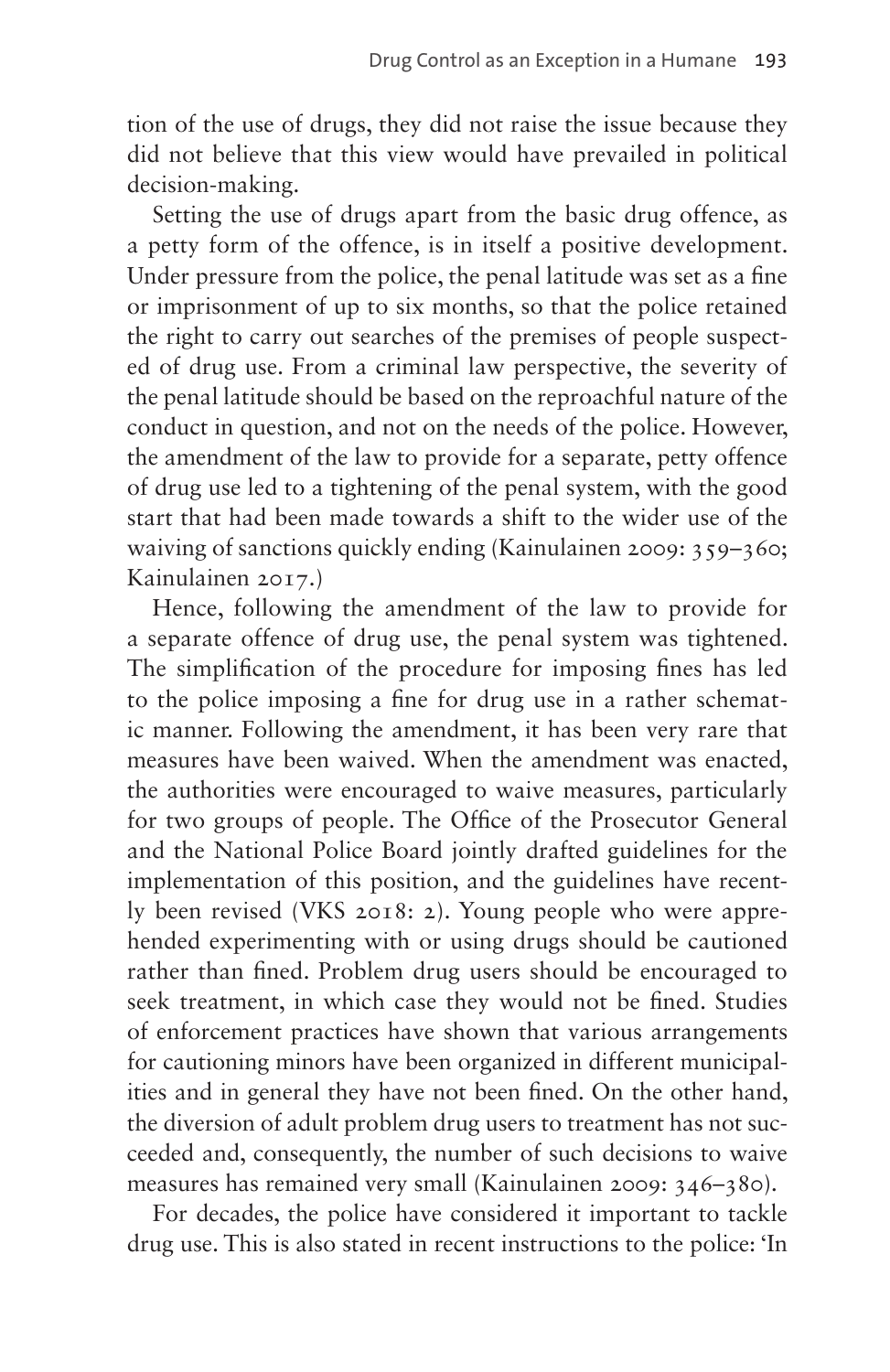order to maintain both general and special deterrence, it is important that the police intervene in all cases of drug use and that these also be recorded as criminal offences known to the police' (PO-2018-49612). These same instructions refer to the possibility for the police to decide to waive measures. A caution by the police is considered sufficient for very petty incidents of drug use involving the possession of a small quantity of drugs or where the drugs have been used only at home. The police do not publish statistics on the number of cautions it has issued. According to police, such decisions are rarely made, even if suitable cases for the waiving of measures can be found among drug offences. Indeed, since the 1960s, the police have been reluctant to waive measures for drug use (Kainulainen 2001; Kainulainen 2009; Kainulainen 2017).

# **Indicators of the Control of Drugs**

Drug offences are graded according to three different degrees of severity, according to the seriousness of the offence. Drug offences involve the illegal production of drugs, import, export, transport, distribution and possession of drugs. The sanctions are a fine or a maximum of two years imprisonment. The drug offence is aggravated if it involves very dangerous drugs or a big quantity of them, if substantial financial profit is sought, the offender acts as part of organized group, the offence causes severe danger to the health or life of several people, or the drugs are distributed to minors or otherwise in un unscrupulous manner. The penalty is imprisonment from one to ten years. In the reform of 2001, the new prerequisites were introduced for petty drug offences. It includes the use of drugs and the possession of drugs or attempt to acquire minor quantities for own use. The least severe drug offence, the use of drugs, may be punished with a fine or a maximum of six months imprisonment. In addition to this, the Penal Code contains penal sanctions for the preparation and promotion of drug offences (see Penal Code 50:1–4).

Recorded drug offences increased steeply during the 1990s, and the increase has continued. [Figure 18](#page-12-0) shows that the majority of drug offences recorded by the police continue to involve drug use. In recent years, the police have recorded around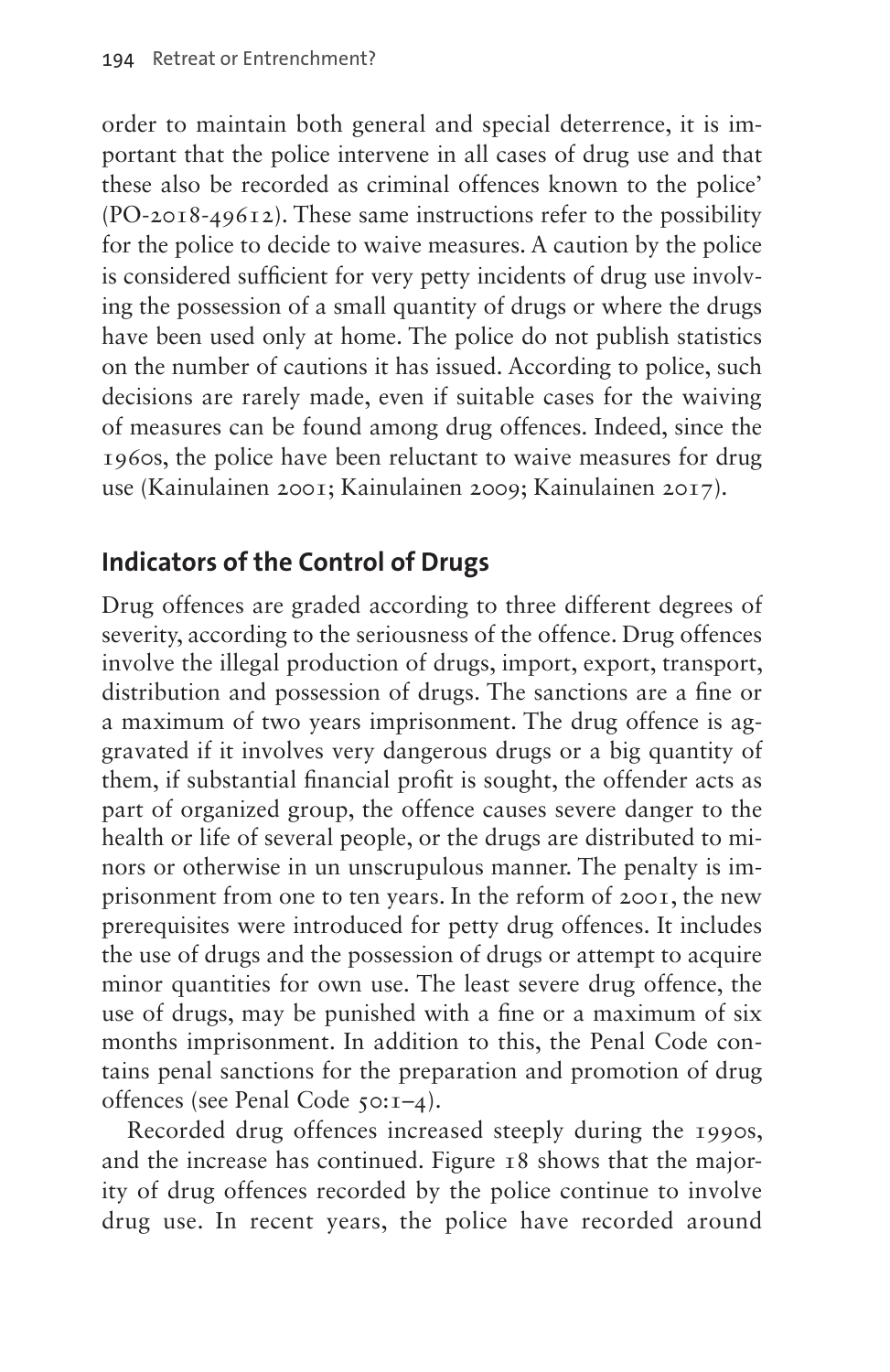

<span id="page-12-0"></span>**Figure 18.** Recorded drug offences (unlawful use of drugs; drug offence; aggravated drug offence; other) in Finland, 2001–2019. Source: Statistics Finland (1).

30,000 drug offences, of which about 20,000 have been drug use. This means that more than half of the drug offences recorded by the police have involved drug use. The punishment has usually been a fine imposed by the police. Very few decisions have been taken to waive measures.

Since the 1960s, police have kept statistics on the number of drug seizures they have made and on the quantities of various drugs seized. Data on drug seizures (see [Table 16](#page-13-0)) can be used to form a picture of changes in the drug market, such as the availability of different drugs or fluctuations in the amounts. However, the reliability of a timeline analysis is undermined by the lack of statistics on the potency of the drugs that have been seized. For example, if one year the amphetamine found on the market was typically low-grade, but in the following year very strong amphetamine was seized, this information is not revealed by the statistics, and the data on amphetamine seizures from one year to the next cannot be compared.

In the Finnish drug market cannabis has been the most commonly seized by the law enforcement agencies. Also, amphetamine and methamphetamine, ecstasy and buprenorphine-based opioid substitution medications (especially Subutex®) are common, whereas heroin and cocaine are rarer, although this seems to be changing.

Very little statistical information is available on coercive measures used by the police. In addition, the police do not keep statis-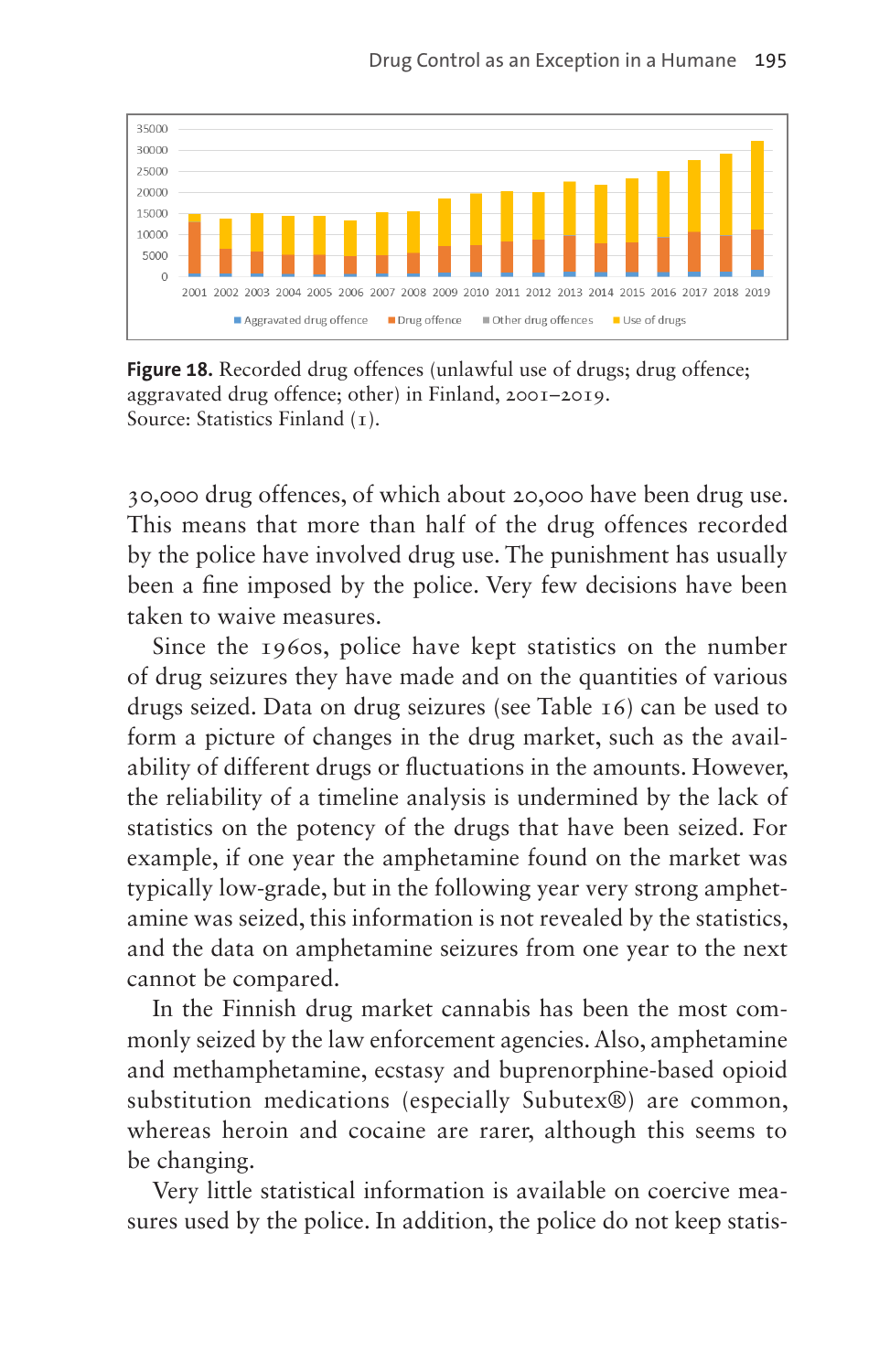|                                   | 2015   | 20I6    | 2017   | 20I8    | 20I9    |
|-----------------------------------|--------|---------|--------|---------|---------|
| Cannabis (inc. hashish            | 27I    | 332     | I.015  | 399     | 612     |
| $\rm kg)$                         |        |         |        |         |         |
| Cannabis-plant (N)                | 23,000 | 18,900  | 15,200 | 13,100  | 15,900  |
| Amphetamines (kg)                 | 300    | 192     | 259    | 202     | 177     |
| Ecstasy (tablets N)               | 23,660 | 127,680 | 66,420 | 219,350 | 265,510 |
| Heroin $(kg)$                     | 0.42   | O.3     | 0.36   | 0.08    | 7.8     |
| Cocaine (kg)                      | 9.2    | 18.5    | 7.3    | 10      | 223     |
| Subutex $\mathcal{D}$ (tablets N) | 42,950 | 73,670  | 24,510 | 63,130  | 56,470  |

<span id="page-13-0"></span>Table 16. Quantities of seized drugs in Finland, 2015-2019.

Source: Police.

<span id="page-13-1"></span>**Table 17.** Drug offenders\* apprehended, arrested and remanded in Finland, 2016–2020.

|             | 2016 | 2017 | 2018 | 20I9 | 2020 |
|-------------|------|------|------|------|------|
| Apprehended | 1959 | 24I8 | 2574 | 2866 | 3192 |
| Arrested    | 1614 | I747 | 1749 | 1857 | 1906 |
| Remanded    | 565  | 555  | 520  | 558  | 496  |

(\*) unlawful use of drugs, drug offence, aggravated drug offence and other drug offences.

Source: Statistics Finland (2).

tics on whether they only stop drug users on the street and seek to determine whether or not they have drugs in their possession. It is only if a person is brought to a police station and he or she, or his or her clothes, are searched in order to detect drugs that there is usually a record of the apprehension. The number of persons apprehended, arrested and remanded for trial each year can be seen in [Table 17](#page-13-1). In 2020, a total of 3200 apprehensions were made. The number of arrests was 1,900 and remands 500. In traffic, the examinations to detect drug use have increased markedly. From 2013 to 2020 the number of examinations increased from 4,500 to 12,000.

The police publish selected data on their use of undercover policing methods, such as interception of telecommunications or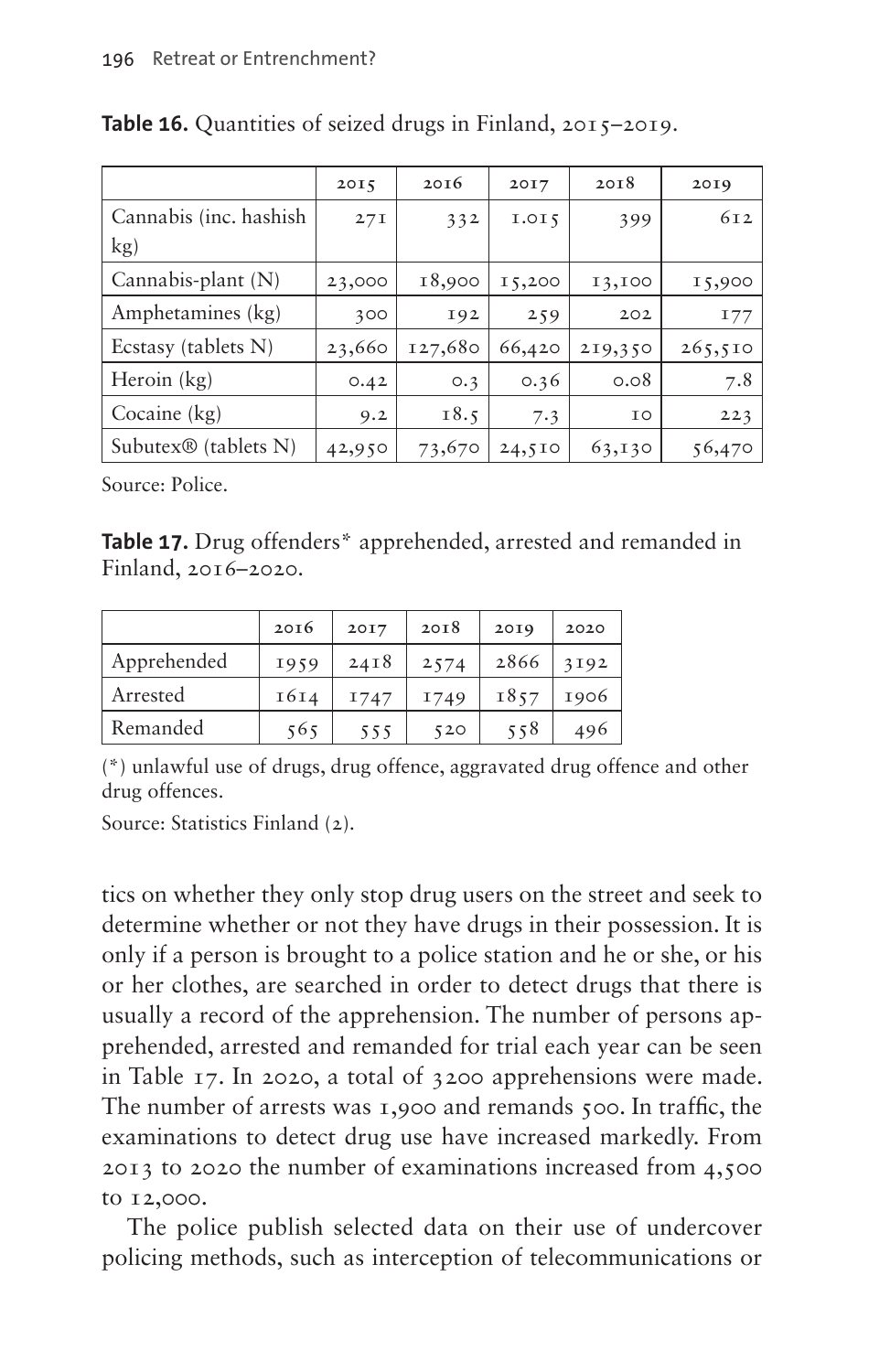

<span id="page-14-0"></span>**Figure 19.** Prisoners in Finland, 2011, 2013, 2015, 2017, 2019 (100 %) (principal offence of sentenced prisoners). Source: Criminal Sanctions Agency.

technical surveillance. An annual report on the use of covert coercive measures is prepared for the Parliamentary Ombudsman. According to these reports, very many of these cases have involved the investigation of drug offences. According to the assessment of the police themselves, the use of covert coercive measures has been very useful in the detection of drug offences. The police are not at all forthcoming on their covert activity and the use of pseudo-purchases. They also do not report on their covert collection of intelligence.

During the 1990s, the number of prisoners serving a sentence for a drug offence as their main offence began to increase (see [Figure 19](#page-14-0)). In 2019, 20 per cent of prisoners had been convicted of a drug offence as their main offence ( $N = 464$ ). The number of all sentenced prisoners was 2260. Of the prisoners with a foreign background, almost one half had been convicted of a drug offence. The conversion of unpaid fines into imprisonment was reduced by a reform implemented in Finland in 2008. However, the law is once again being tightened and the trend is reverting to what it was before. No statistics are available on what offences had led to the original unpaid fine, which was subsequently converted into imprisonment. Nonetheless, it can be presumed that some of the offenders serving a sentence of imprisonment for unpaid fines had been guilty only of drug use.

Surveys of the health of prisoners show that a significant proportion of them suffer from alcohol and drug problems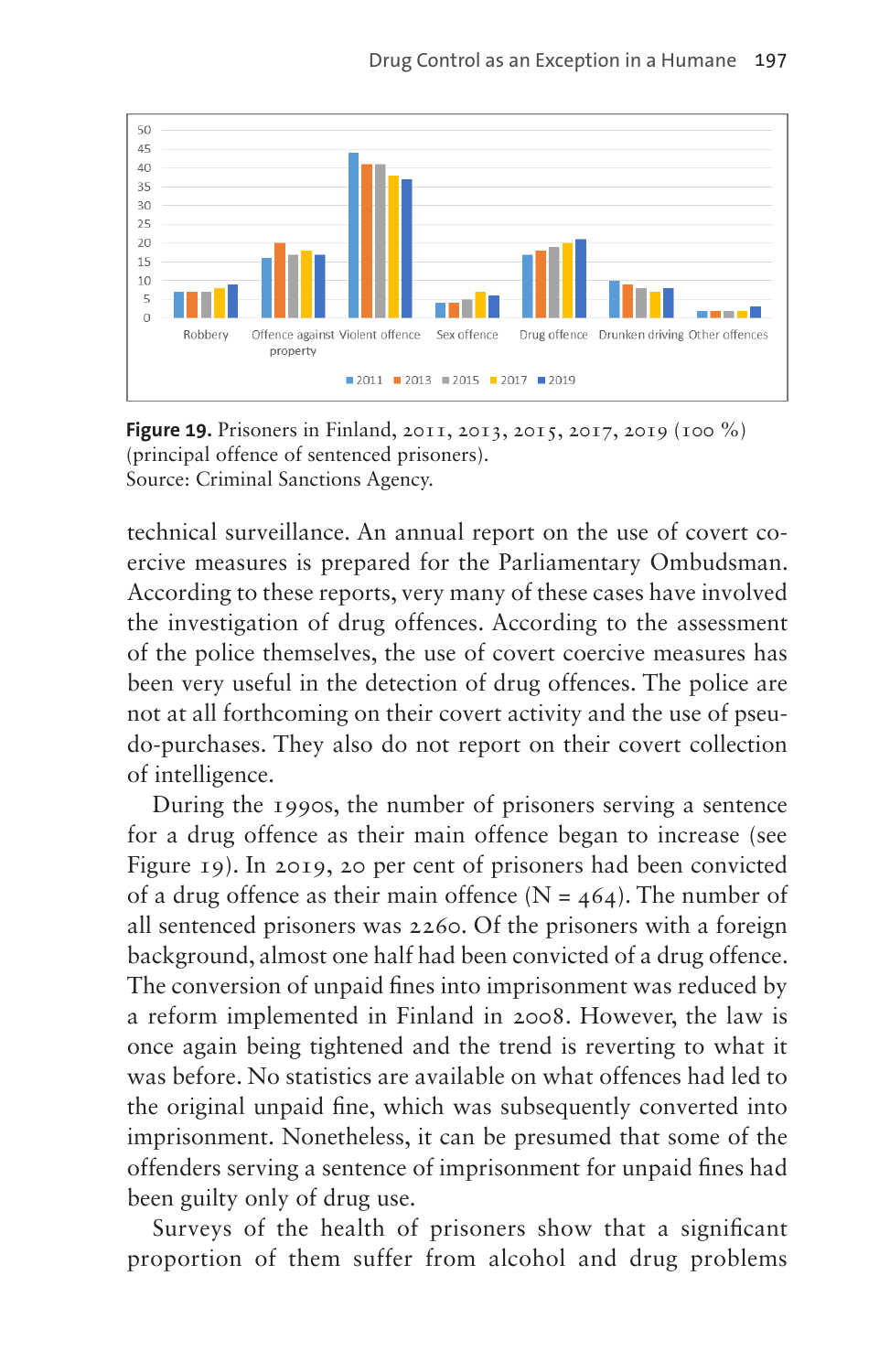(Obstbaum-Federley 2017). From the mid 1990s there was a relatively rapid change in Finnish prison services and rehabilitation programs were introduced. As the number of drug-using inmates continued to rise, as did the number of inmates sentenced for drug offences, there was a strong need to establish drug treatment programs in prisons (Kainulainen, Kinnunen & Kouvonen 2001). The programs reflect a dual-track policy in which drug-using inmates are seen either as criminals who are to be punished and controlled more harshly, or as rehabilitating drug users who are entitled to welfare services (Kolind et al. 2013). The substance control of prisons has been intensified significantly in recent years. In addition, measures related to training, information, rehabilitation and health care have been implemented.

Statistics do not necessarily provide information on the intensity of the control of drugs. From this point of view, studies that examine those involved in control are of interest. There have been a few studies on the drug police. There have also been a few studies that have contacted those who have been the subject of control. For decades, the police have attached great importance to intervening in the behavior of drug users. In addition, the police have rather intensively monitored those people that they have identified as being of interest (Kainulainen 2009; Kainulainen, Savonen & Rönkä 2017; Kinnunen 2003). This explains, in part, how the police are able to apprehend drug users, as does the fact that some of those involved in the illegal drug market are quite active in the commission of many different types of offences. However, the criminal justice system has succeeded rather poorly in responding to the needs of those who are caught in a cycle of drugs and crime.

## **The Failure to Lower the Level of Repression in Respect of Drugs**

With respect to drugs, it has proven to be difficult to launch a debate that would provide a critical assessment of drug control and its consequences, as well as alternatives to the use of the penal system and criminal law. Träskman (2004) has pointed out that while the prevailing severe control of drugs and its harmful effects have indeed been criticized, it has not had a positive influence in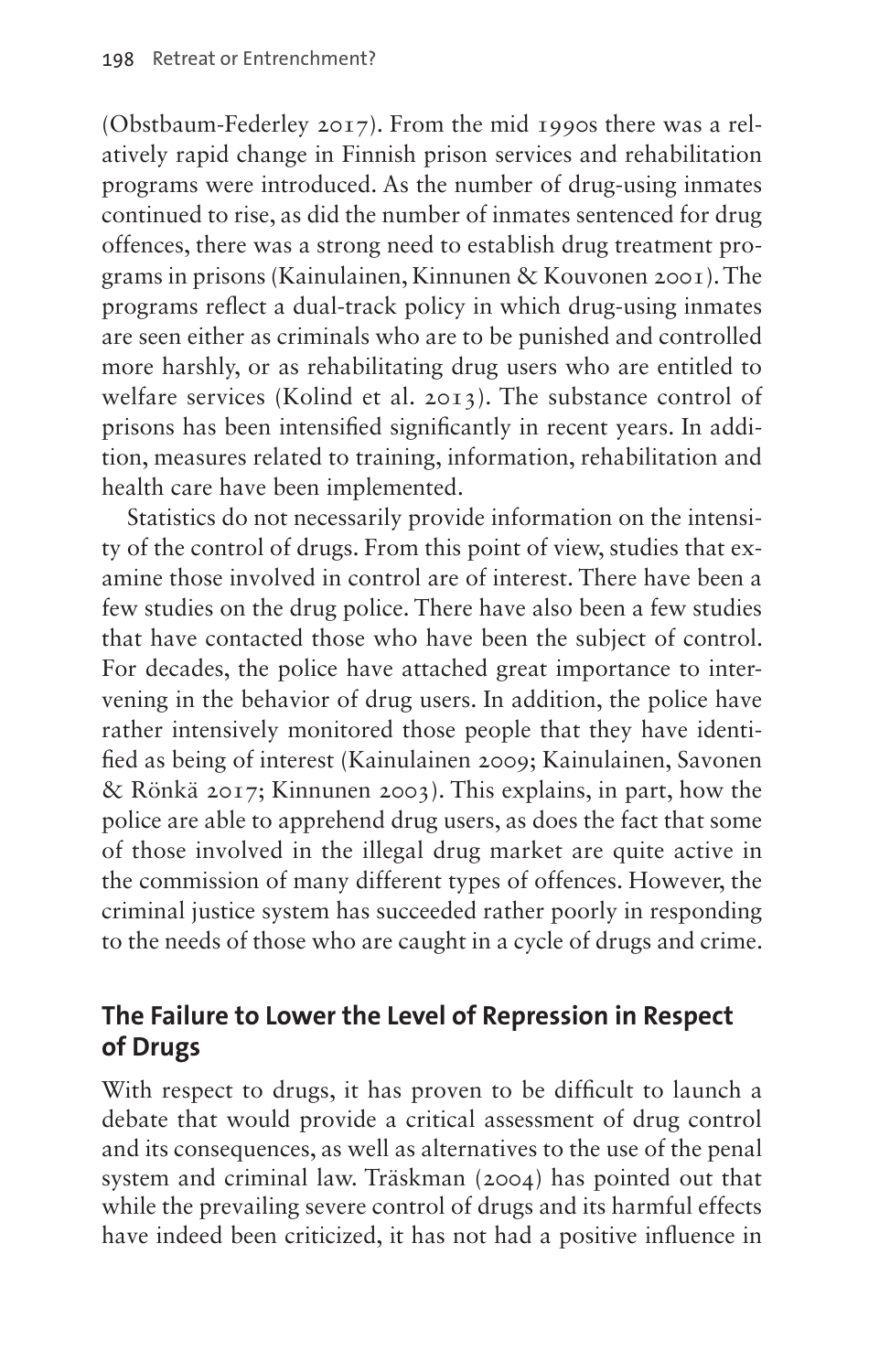the development of criminal policy, since politicians have not been convinced of the need for mitigation. On the contrary, for a long time, the trend has been towards a tightening of control rather than a relaxation of it. In addition, international models and the need for amendment of the law in line with EU requirements have typically been referred to precisely when a tightening of controls has been desired.

During the 1990s, when a general debate arose that emphasized fundamental and human rights, it would have been a good opportunity for criticism of the control of drugs and, in particular, for easing the prohibition on the use of drugs. Fundamental and human rights were no longer just an internal constitutional issue. Instead, human rights thinking pervaded all areas of law, including criminal law (Melander 2008; Pirjatanniemi 2011). When examined from the point of view of fundamental and human rights, it would have been very difficult to justify, for example, a prohibition on the personal use of drugs.

Amnesty International has examined drug control and prohibition from the human rights perspective, and came to the conclusion that the current repressive control has been inefficient, leading to numerous violations of human rights. On a global scale, the violations include capital punishment; the coercive use of arms; and corruption and repeated questionable actions by the law enforcement that have been either unlawful or 'in the grey area', leading to the neglect of legal protection. The vulnerable people in society are typically those who resort to drug use and suffer from it. However, the current repressive control does not focus on seeing to their social rights or right to health, but rather exacerbates the issues through stigmatization, alienation and marginalization of users (Amnesty 2019).

The criminal justice system can be developed not only by amending legislation, but also by changing the way in which the law is interpreted or applied. For example, the Supreme Court has sought to reduce the sentences imposed on persons who had been apprehended in the smuggling of drugs on the grounds that they had not been responsible for the planning of the drug trafficking (Supreme Court precedents 2017:9; 2018:45; 2020:45). However, the Supreme Court has upheld a strict attitude towards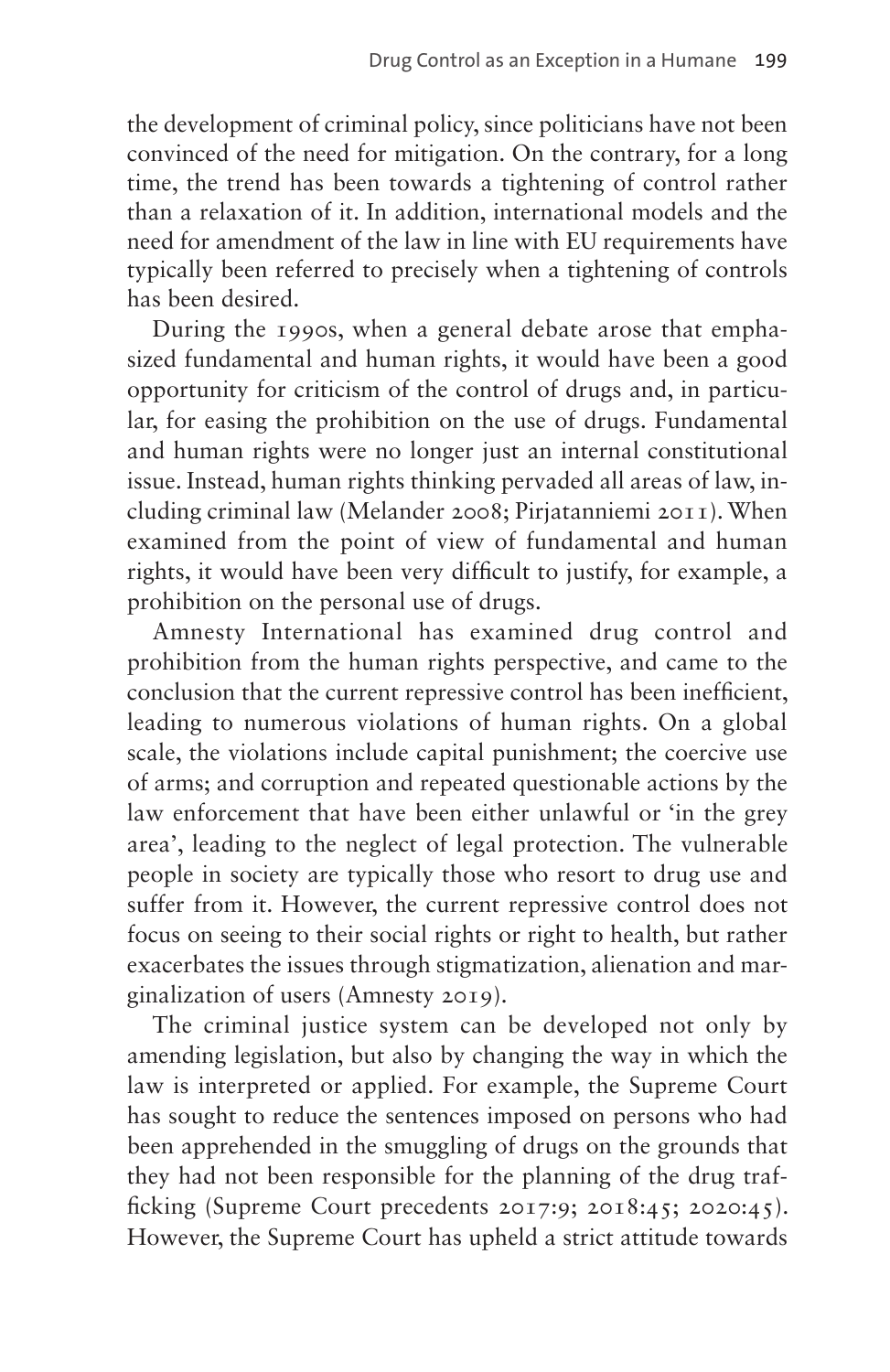the penalization of drug use – the scope for waiving of measures has been narrowed to a great extent (Supreme Court precedents 2002:111; 2003:62).

#### **Conflicting Policies in the 21st Century**

Garland (2001) states that one of the characteristics of the current state of affairs is that, after the punitive turn, there has been no unified vision of criminal policy. Societies have conformed to high levels of criminal activity and the public sector no longer strives to solely prevent crime. Today, we simultaneously resort to numerous different criminal policy measures that are based on very different ideological starting points – even at odds with one another.

Nordic criminal policy has been characterized as extraordinary, since it has remained humane and rational in spite of the punitive requirements (Pratt 2008a; 2008b). The Nordic penal exceptionalism has gained admiration in international discussion, but it has also engendered criticism, according to which such exceptionalism does not exist. The tone of the discussion varies based on which countries are used as points of comparison, what kinds of questions are being asked and to whom the message of the current state of criminal policy is directed. Moreover, when the focus is placed on the target of the repression, more aspects are revealed that are open to criticism. For example, the UN Committee against Torture has drawn the Nordic countries', and especially Finland's, attention to the large amount of time individuals spend on remand and the harsh circumstances at the police station cells (Barker 2013; Ugelvik & Dullum 2012). Minors are rarely found in Finnish prisons, but the number of out-of-home placements has been on the increase.

Lappi-Seppälä argues that various structural and cultural factors can be found behind the moderate criminal policy. The question is about a constant commitment to the Nordic welfare state, which aims for solid safety nets and an even distribution of income. Citizens and the government trust each other, and politics strives for consensus rather than conflict (Lappi-Seppälä 2007). Although there have been signs of a chilling of the criminal policy climate in Finland, it should be noted that the debate in Finland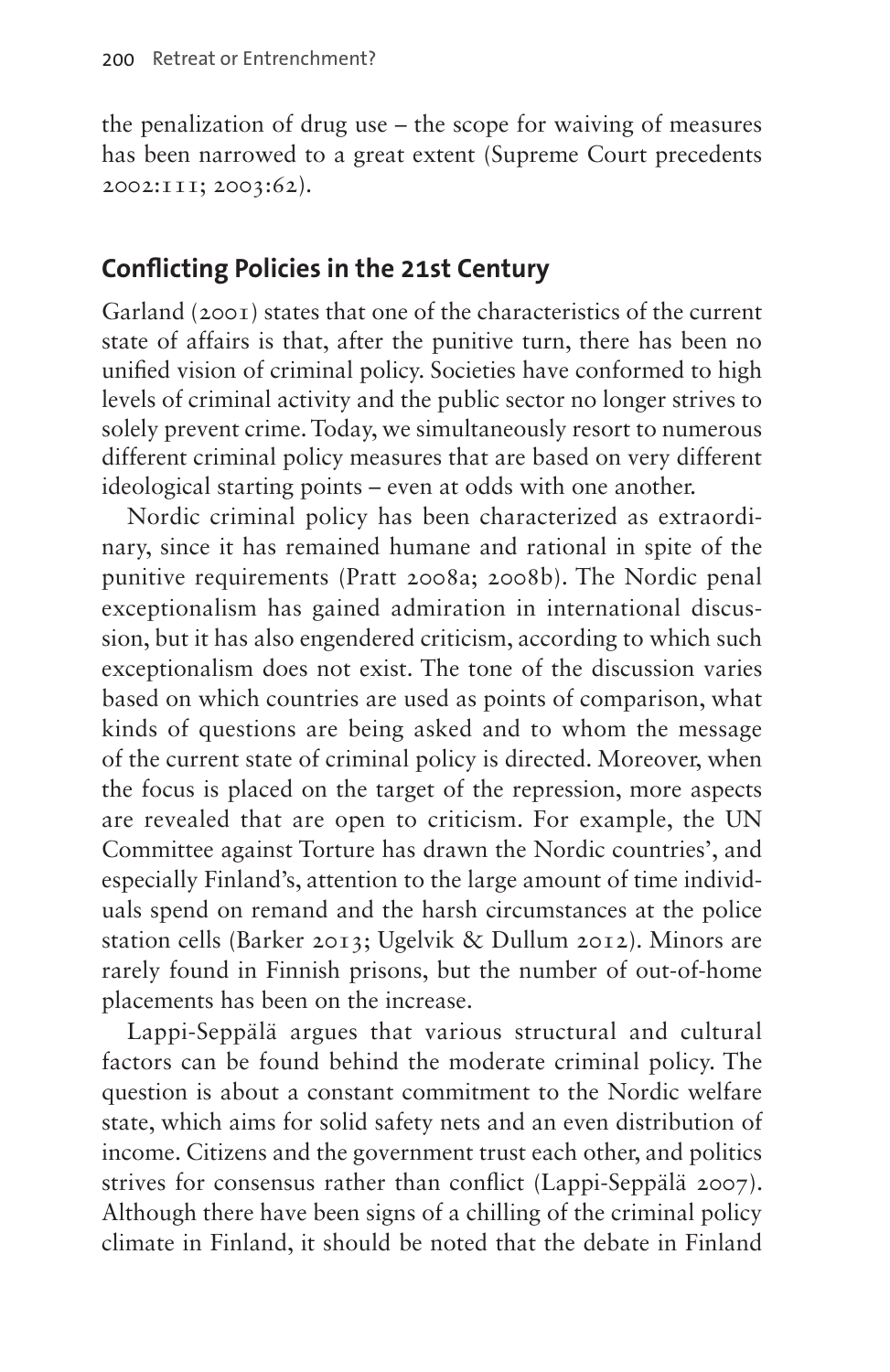does not seem to be as emotional or politicized as it is in many Anglo-Saxon countries, or even in Sweden (Hermansson 2019). This has been reflected in the program of many political parties and in the criminal policy initiatives of politicians, which have not sought to appeal to the general public through populist crackdowns (Boucht 2020; Häkkinen 2020; Kainulainen, Honkatukia & Niemi 2021; Lappi-Seppälä 2012; Lappi-Seppälä 2016).

The general public, in turn, does not seem to be getting very heated about crime. This can be seen, for example, in a recent study of public attitudes towards punishment, according to which the respondents would, in general, have imposed sentences that were even lighter than the prevailing sentencing practice (Balvik et al. 2015; Kääriäinen 2017). Many respondents also welcomed the idea of developing treatment-oriented alternatives to prison for offenders with substance abuse problems. The general debate on criminal policy in recent years seems to have focused on certain limited crime themes, such as offences committed by immigrants, in particular, sexual offences. On these issues, the tone of the debate has become sharper.

Using Garland's idea on conflicting policies we can point out that the punitive turn has manifested itself as strict continuous amendments to the Criminal Code: the scope of penal provisions has been broadened and the sentence scale heightened. This trend is especially visible for violent crimes and sex offences, which have been made stricter several times during the last few years. The number in the Finnish prison population began to rise at the turn of the millennium, but it levelled off shortly after and has since reduced. Lappi-Seppälä sees that this is partly due to the development of the sanctions system, which has been on par with the approach of humane and rational criminal policy. When the Criminal Code has been made more severe, the common reaction has been to mitigate the sanctions system. According to Lappi-Seppälä, in many cases, changes and innovations in the system of sanctions functioned as a safety valve, easing the pressure created by politically motivated reforms in the realm of criminalization (Lappi-Seppälä 2007: 219, 2016: 31).

Indeed, in the penal system, legal experts have actively begun to seek alternatives to imprisonment. Community service was the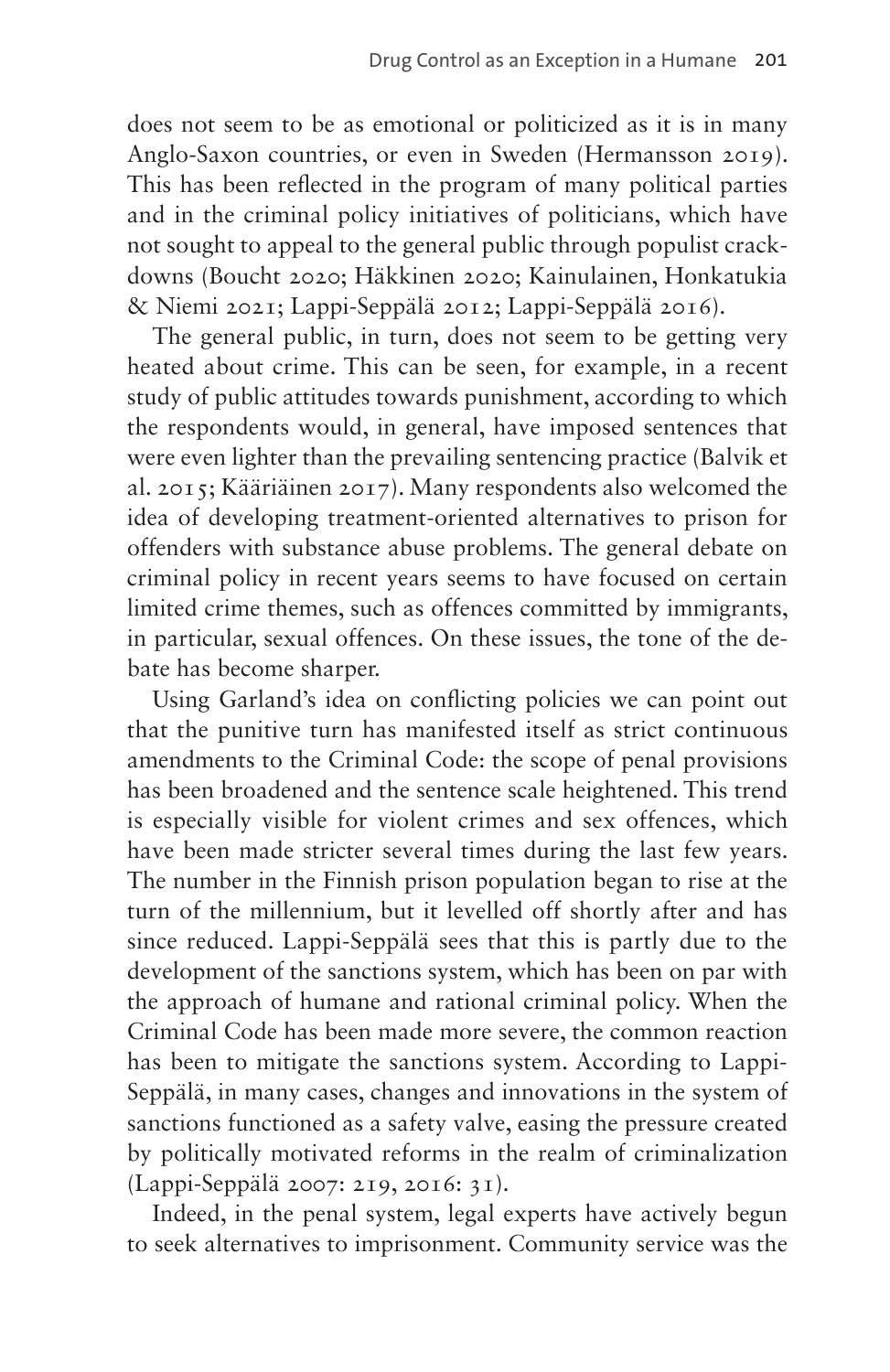first such alternative to be introduced, followed by the juvenile penalty for young offenders, and the most recent reform that introduced a form of supervision as punishment, which offenders serve in their own home. Intensive abuse of substances or drugs, or homelessness, can be a bar to community service or supervision. Thus, the relaxation of the penal system in recent decades has not been to the benefit of vulnerable persons who have been apprehended for drug offences.

The more lenient approach in the system of sanctions is also represented by the use of mediation in the case of less serious offences; successful mediation usually results in a decision to waive prosecution. Mediation is not possible at all in the case of drug offences because there is no victim in the offence who would be the other party to the mediation. Some years ago, plea bargaining was introduced in an attempt to reduce the expenses incurred by the criminal process, whereby the perpetrator could participate in defining the proceedings he or she is prosecuted in, which would mitigate the punishment. Plea bargaining is applied only in more serious charges; however, the bargaining is not applicable to aggravated narcotics offences.

The number of imprisoned drug addicts is considerable. The Imprisonment Act, which was introduced in 2006, placed an emphasis on drawing up an individual sentence plan. The number of rehabilitation programs in prison has been increased, but their implementation has been met with many problems, for example, not all drug addicts are recognized or are deemed to profit from such programs (Obstbaum-Federley 2017). The programs also rarely accept those on remand, convicts serving short sentences and those who are serving a conversion sentence due to unpaid fines in prison.

# **Discussion**

New participants have entered the debate of criminal policy, and the debate has become more diverse. This is also reflected in drug policy. The 'role' of drugs is being redefined internationally, which can be seen particularly with regard to cannabis. The need to control the distribution of drugs is generally agreed on in the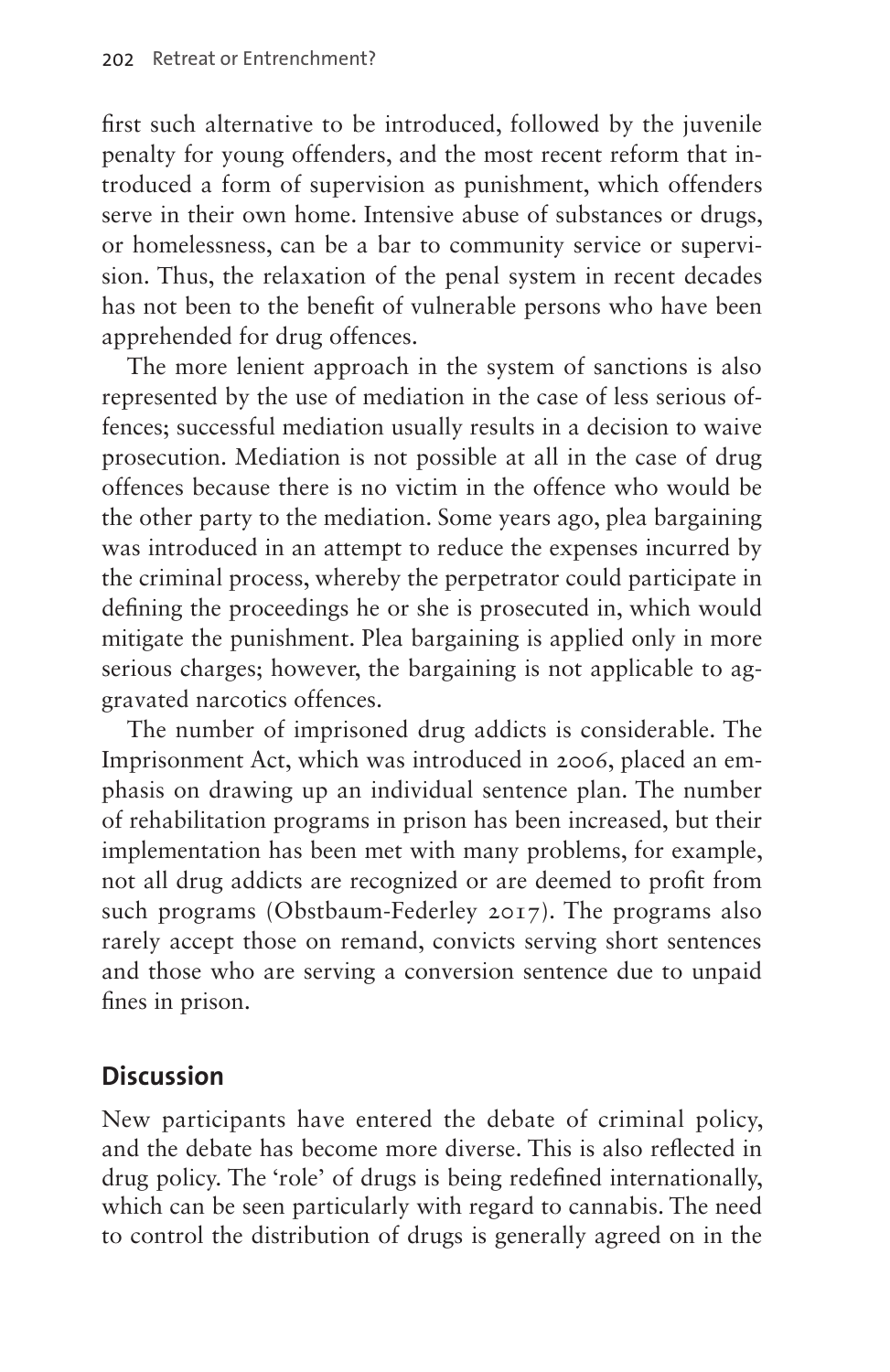EU, which in turn has strengthened international cooperation. However, the member states are not in full agreement as to the view towards the use and users of drugs. Some states emphasize the role of penal control, others the need to weaken adverse effects. However, several member states have depenalized the use of drugs, which ensures that punishments are not necessarily included in the political agenda: it is understood that there are ways to apply the criminal legislation and simultaneously employ mitigation and leniency in the proceedings (Chatwin 2011; Hughes & Stevens 2010).

The drug control policy in Finland has been built on the criminal justice system ever since the 1960s. Compromises have been made to the principles of humane and rationale criminal policy. The penal provisions regarding drug-related crimes have been broadened, more efficient drug control has been enforced and the application of Criminal Code has been extremely stringent. When the sentence scale was narrowed down in an amendment pertaining to drug abuse, the penal practices were, in turn, made stricter. Even though mitigation has been employed within the criminal justice system (e.g. with mediation and plea bargaining) and alternatives have been devised for imprisonment, those convicted of drug-related crimes have hardly been able to benefit from these changes. The number of such convicts has been on the increase in prisons, and generally the number of addicted people has been shooting up. It has been noted that these people usually come from poorer circumstances than those who end up applying for non-prison rehabilitation services. Bringing rehabilitative elements into the practical life of prisons is not simple, however, and hitherto there has not been enough political will in Finland to adopt, for example, the contract treatment (kontraktsvård) model used in Sweden.

From the perspective of humane criminal policy, the use of the penal system should not be discriminatory. Regardless, penal control has been concentrated on drug users who are in vulnerable positions. Some of these people are constantly involved in criminal proceedings, both because of their drug use and because of other crimes. The dominant repressive system of control has an adverse effect on drug users. A ban on drug use can make it more difficult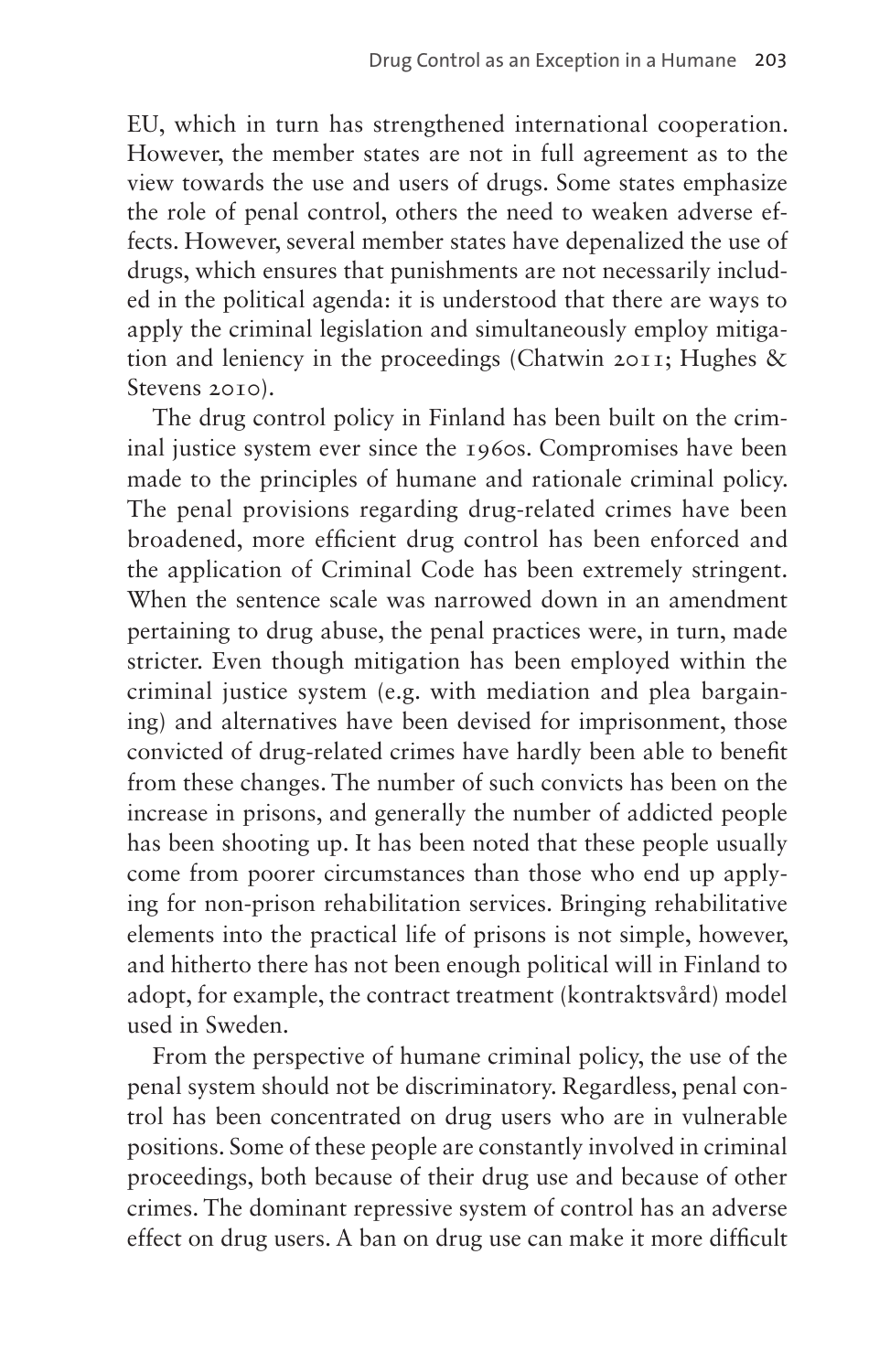to get help, support or treatment, as well as remain in treatment when the relapses during a normal treatment process are defined as criminal. Mistrust, control and sanctions can easily make their way into the common practices of drug user rehabilitation. The current ban on drug use has numerous adverse consequences, and it makes it more difficult for drug users to act as full members of society. Now would be a good time to assess the necessity and fairness of the ban, and to set the wheels in motion to achieve a decriminalization reform. Concurrently, there is a need to fully assess the content, expenses and effects of the current repressive drug control system.

# **References**

- Amnesty. (2019). Human rights and drug policy: A paradigm shift. [https://www.amnesty.org/download/Documents/POL3011302019](https://www.amnesty.org/download/Documents/POL3011302019ENGLISH.pdf) [ENGLISH.pdf](https://www.amnesty.org/download/Documents/POL3011302019ENGLISH.pdf) (5.11.2020).
- Anttila, I. (1967). Konservativ och radikal kriminalpolitik i Norden. *Nordisk Tidskrift for Kriminalvidenskab*, *55*(3), 237–251.
- Anttila, I. & Törnudd, P. (1992). The dynamics of the Finnish criminal code reform. In R. Lahti & K. Nuotio (Eds.), *Criminal Law Theory in Transition. Finnish and Comparative Perspectives* (pp. 11–26). Helsinki: Finnish Lawyers' Publications.
- Balvig, F., Gunnlaugsson, H., Jerre, K., Tham, H. & Kinnunen, A. (2015). The public sense of justice in Scandinavia: A study of attitudes towards punishments. *European Journal of Criminology*, *12*(3), 342–361.
- Barker, V. (2013). Nordic Exceptionalism revisited: Explaining the paradox of a Janus-faced penal regime. *Theoretical Criminology*,  $I7(1), 5-25.$
- Boucht, J. (2020). Nordisk kriminalpolitik Finns den längre, och i så fall, vart är den på väg? *Tidskrift utgiven av Juridiska föreningen i Finland* (JFT), *156*(2), 215–247.
- Chatwin, C. (2011). Drug harmonization and the European Union. New York: Palgrave Macmillan.
- Christie, N. (1968). Changes in penal values. *Scandinavian Studies in Criminology*, *2*, 161–172.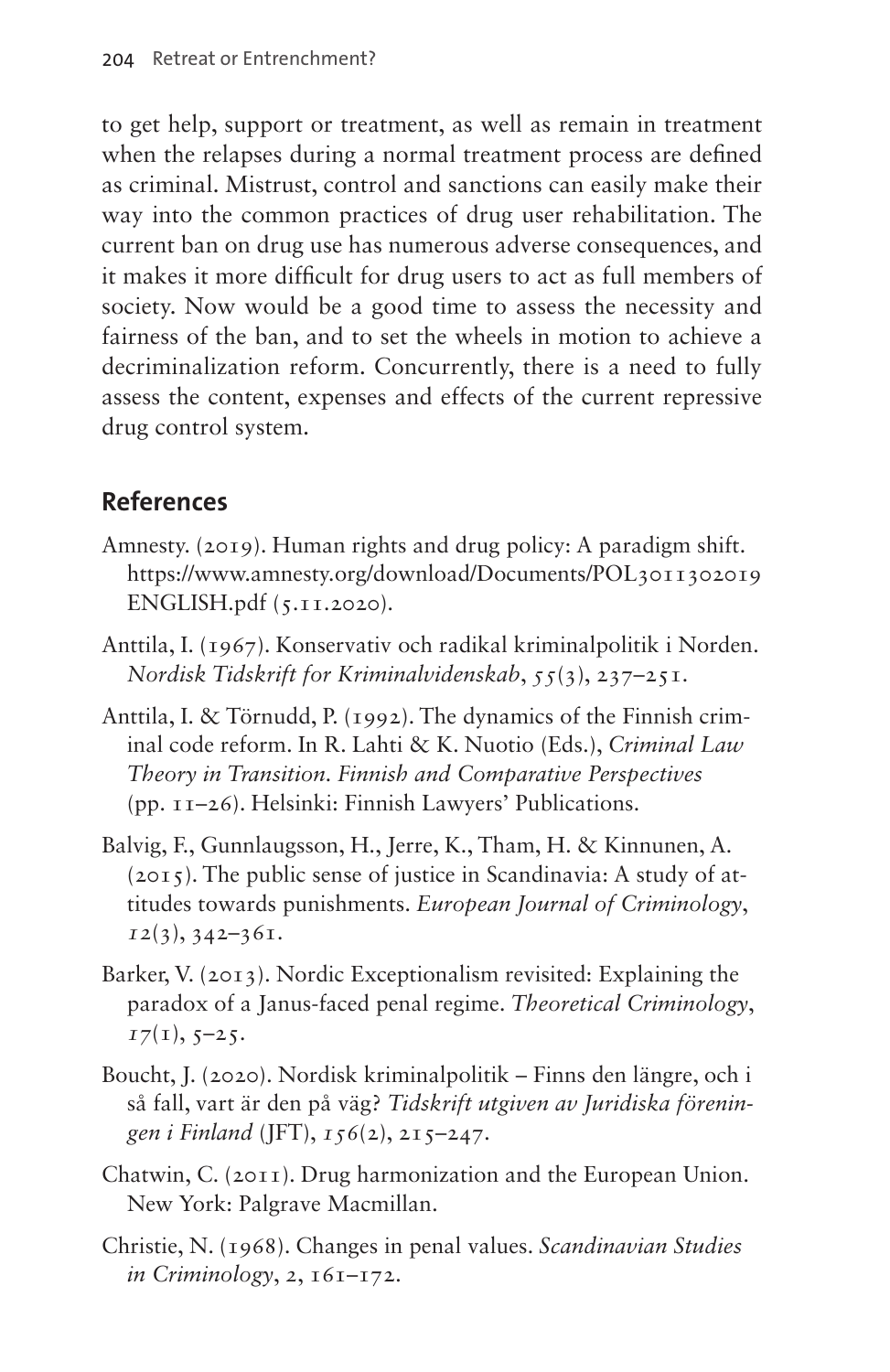- Christie, N. & Bruun, K. (1985). Den gode fienden [A suitable enemy – Drug policy in Nordic countries]. Oslo: Universitetsforlaget.
- Committee on Criminal Law. (1976). Rikosoikeuskomitea (1976). Rikosoikeuskomitean mietintö. Helsinki: Komiteanmietintö 1976:72.
- Criminal Sanctions Agency: Rikosseuraamuslaitoksen tilastollinen vuosikirja 2019. Helsinki: Rikosseuraamuslaitos. [https://www](https://www.rikosseuraamus.fi/material/attachments/rise/julkaisut-tilastollinenvuosikirja/pjx6k2qbp/Rikosseuraamuslaitoksen_tilastollinen_vuosikirja_2019_ISSN_2242-6957_verkkojulkaisu.pdf) [.rikosseuraamus.fi/material/attachments/rise/julkaisut-tilastollinen](https://www.rikosseuraamus.fi/material/attachments/rise/julkaisut-tilastollinenvuosikirja/pjx6k2qbp/Rikosseuraamuslaitoksen_tilastollinen_vuosikirja_2019_ISSN_2242-6957_verkkojulkaisu.pdf) [vuosikirja/pjx6k2qbp/Rikosseuraamuslaitoksen\\_tilastollinen\\_vu](https://www.rikosseuraamus.fi/material/attachments/rise/julkaisut-tilastollinenvuosikirja/pjx6k2qbp/Rikosseuraamuslaitoksen_tilastollinen_vuosikirja_2019_ISSN_2242-6957_verkkojulkaisu.pdf) [osikirja\\_2019\\_ISSN\\_2242–6957\\_verkkojulkaisu.pdf](https://www.rikosseuraamus.fi/material/attachments/rise/julkaisut-tilastollinenvuosikirja/pjx6k2qbp/Rikosseuraamuslaitoksen_tilastollinen_vuosikirja_2019_ISSN_2242-6957_verkkojulkaisu.pdf) (8.8.2021).
- Eriksson, L. D. (1967) (Ed.). Varning för vård. Borgå: Söderström & C:O Förslags AB.
- Garland, D. (2001). The culture of control: Crime and social order in contemporary society. Chicago & Oxford: The University of Chicago Press & Oxford University Press.
- Hakkarainen, P. (1992). Suomalainen huumekysymys. Huumausaineiden yhteiskunnallinen paikka Suomessa toisen maailmansodan jälkeen. Helsinki: Alkoholitutkimussäätiön julkaisuja 42.
- Hakkarainen, P. (1997). Förändras linjedragningen i Finlands narkotikapolitik? Narkotikastrategin för åren 1997–2001. *Nordisk alkohol- och narkotikatidskrift*, *14*(3), 187–191.
- Häkkinen, E. (2020). Institutionalistinen kriminaalipolitiikan teoria ja suomalaisen rikosoikeuden muotoutuminen 1910-luvulta 2010-luvulle [Institutionalist criminal policy theory and the development of the Finnish criminal justice system from the 1910s to the 2010s]. Helsinki: Unigrafia.
- Heinonen, M. (1989). Käyttäjä kohtaa kontrollin. Hoito ja kontrolli huumenuorten kokemina [Drug users' encounters with social services and the police]. Helsinki: Sosiaalihallituksen julkaisuja 7.
- Hermansson, K. (2019). Symbols and emotions in Swedish crime policy discourse. Stockholm: Kriminologiska institutionen, Stockholms universitet 41.
- Hughes, C. E. & Stevens, A. (2010). What can we learn from the Portuguese decriminalization of illicit drugs? *British Journal of Criminology*, *50*(6), 999–1022.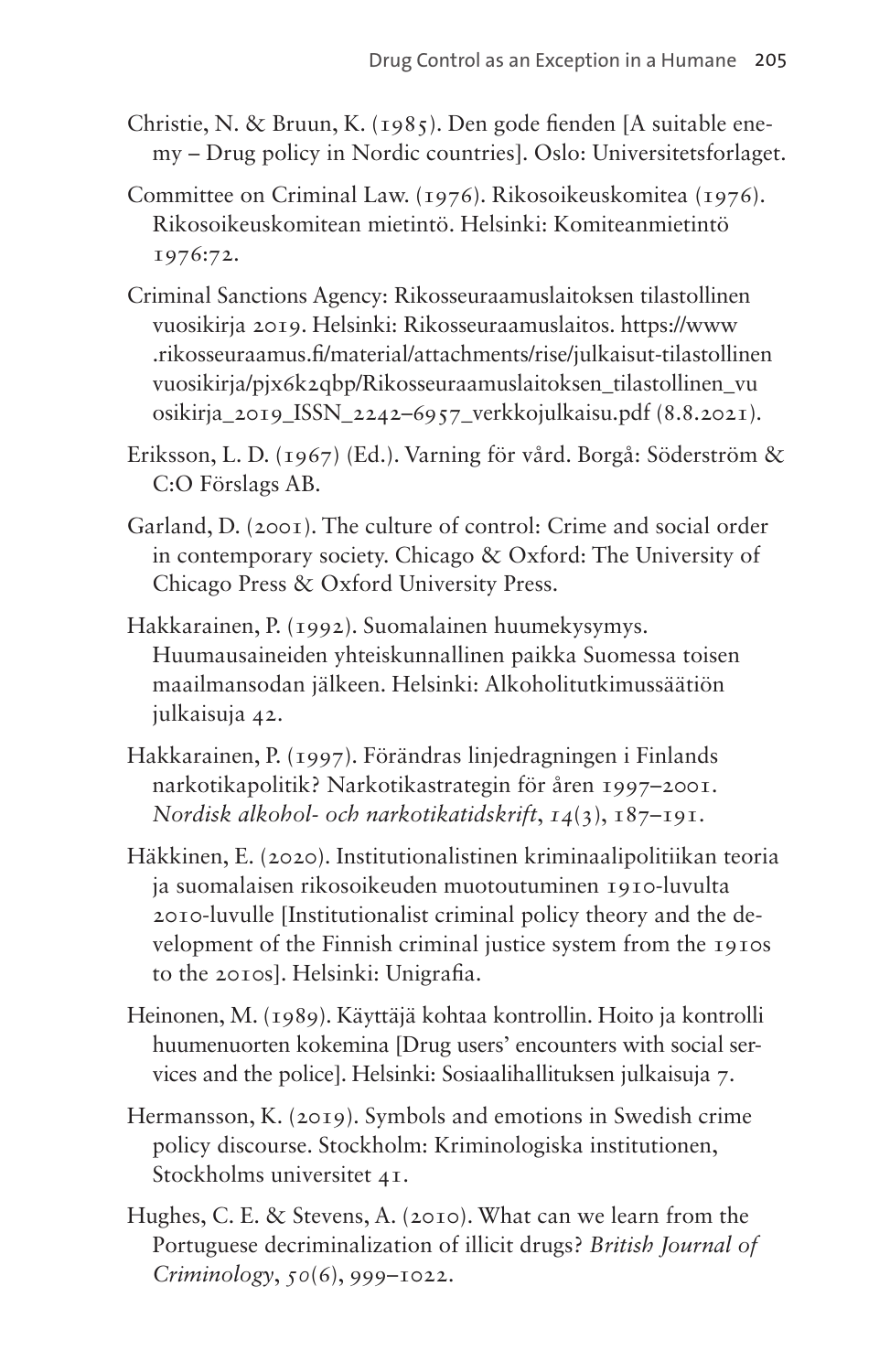- Joutsen, M., Lahti. R. & Pölönen, P. (2001). Criminal justice system in Europe and North America. Helsinki: HEUNI. European Institute for Crime Prevention and Control affiliated with the United Nations.
- Kääriäinen, J. (2017). Seitsemän rikostapausta: käräjätuomareiden arvioima rangaistuskäytäntö ja väestön rangaistusvalinnat [The public sense of justice in Finland: A study of attitudes towards punishments]. Helsinki: Helsingin yliopisto, Valtiotieteellinen tiedekunta, Kriminologian ja oikeuspolitiikan instituutti. Katsauksia 21/2017.
- Kainulainen, H. (2001). Polisens, åklagarnas och domarnas olika uppfattningar om användandet av åtgärdseftergift i Finland. In H. Ólafsdóttir (Ed.), *Skyldig eller sjuk? Om valet av påföljd för narkotikabruk* (pp. 191–202). Helsingfors: Nordiska nämden för alkohol- och drogforskning (NAD). NADpublikation Nr 40.
- Kainulainen, H. (Ed.) (2007). Rangaistuskäytäntö törkeissä huumausainerikoksissa. [Sanctioning of aggravated narcotics offences.] Helsinki: Oikeuspoliittisen tutkimuslaitoksen tutkimustiedonantoja 79.
- Kainulainen, H. (2009). Huumeiden käyttäjien rikosoikeudellinen kontrolli. [Criminal control of drug users.] Helsinki: Oikeuspoliittisen tutkimuslaitoksen tutkimuksia 245.
- Kainulainen, H. (2017). Narkotikan som skärpare av kriminalpolitiken. JFT. *Tidskrift utgiven av Juridiska föreningen i Finland*, *153*(2–4), 415–425.
- Kainulainen, H., Honkatukia, P. & Niemi, J. (2021). The invisible victim in criminal policy. *Bergen Journal of Criminal Law and Criminal Justice*. (forthcoming)
- Kainulainen, H., Kinnunen, A. & Kouvonen, P. (2001). Ersättande av straff med behandling för narkotikamissbrukare i Finland. In H. Ólafsdóttir (Ed.), *Skyldig eller sjuk? Om valet av påföljd för narkotikabruk* (pp. 31–48). Helsinginfors: Nordiska nämden för alkohol- och drogforskning (NAD). NAD-publikation Nr 40.
- Kainulainen, H., Savonen, J. & Rönkä, S. (Eds.) (2017). Vanha liitto. Kovien huumeiden käyttäjät 1960–1970-lukujen Helsingistä. Helsinki: Suomalaisen Kirjallisuuden toimituksia 1433.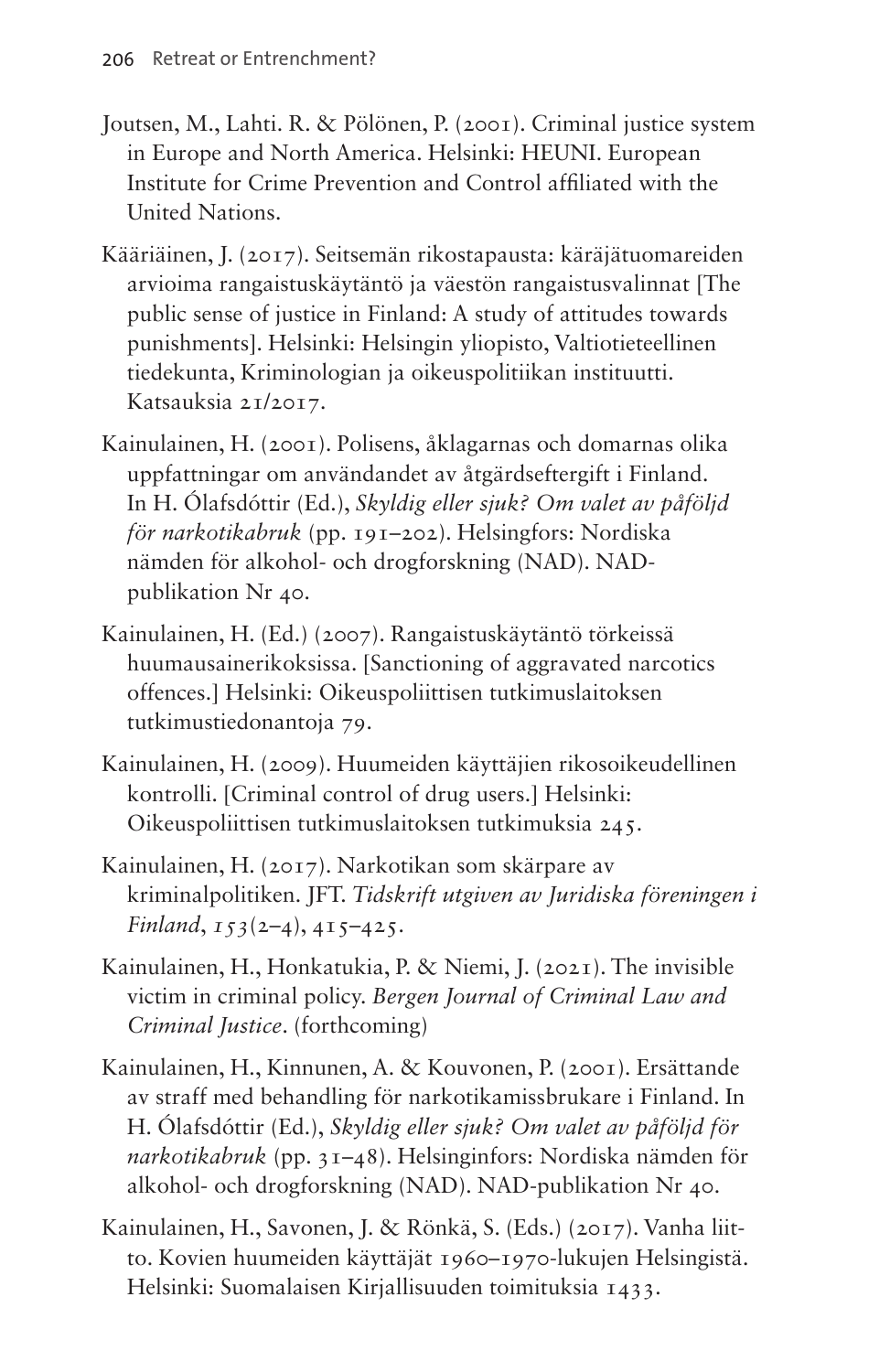- Kinnunen, A. (2003). Intensified police drug control in the metropolitan Helsinki area. In E. Housborg Pedersen & C. Tigerstedt (Eds.), *Regulating drugs – between users, the police and social workers* (pp. 53–74). Helsinki: Nordic Council for Alcohol and Drug Research. NAD publication 43.
- Kinnunen, A. (2008). Kriminaalipolitiikan paradoksi. Tutkimuksia huumausainerikollisuudesta ja sen kontrollista Suomessa. [The paradox of criminal policy. Studies of drug crime and control in Finland.] Helsinki: Oikeuspoliittisen tutkimuslaitoksen julkaisuja 233.
- Kolind, T., Frank, V. A., Lindberg, O. & Tourunen, J. (2013). Prisonbased drug treatment in Nordic political discourse: An elastic discursive construct. *European Journal of Criminology*, *10*(6), 659–674.
- Kontula, O. (1986). Huumausainerikokset ja niiden kontrolli: Tilanne Suomessa 1960-luvulta 1980-luvulle. [Special features of narcotics control and the narcotics situation in Finland.] Helsinki: Oikeuspoliittisen tutkimuslaitoksen julkaisuja 76.
- Lahti, R. (1972). Rikollisuudesta johtuvien kustannusten vähentämisestä ja jakamisesta. Kriminaalipolitiikan tavoitteiden ja keinojen tarkastelua. *Oikeustiede-Jurisprudentia II*. Helsinki: Suomalaisen Lakimiesyhdistyksen vuosikirja 1972:1, 221–313.
- Lahti, R. (1985). Narkotikalovgivningen i de nordiska lande set fra en retspolitisk synvinkel: En kritisk vurdering af gaeldende lovgivning og dens anvendelse. Finland. In *Narkotika og kontrolpolitik. Seminarrapport* (pp. 112–117). Stockholm: Nord.
- Lahti, R. (2017). Towards a more efficient, fair and humane criminal justice system: Developments of criminal policy and criminal sanctions during the last 50 years in Finland. *Cogent Social Sciences*, *3*(1), 1–9.
- Lång, K. J. (1966). Näkökohtia vankeinhoidon uudistustarpeesta. *Vankeinhoito*, *4–5*, 132–137.
- Matthews, R. (2002). Book Review: Crime and control in late modernity. *Theoretical Criminology*, *6*(2), 217–226.
- Lappi-Seppälä, T. (1998). Kriminaalipolitiikka rikosoikeuspolitiikka. *Lakimies*, *96*(8), 1285–1308.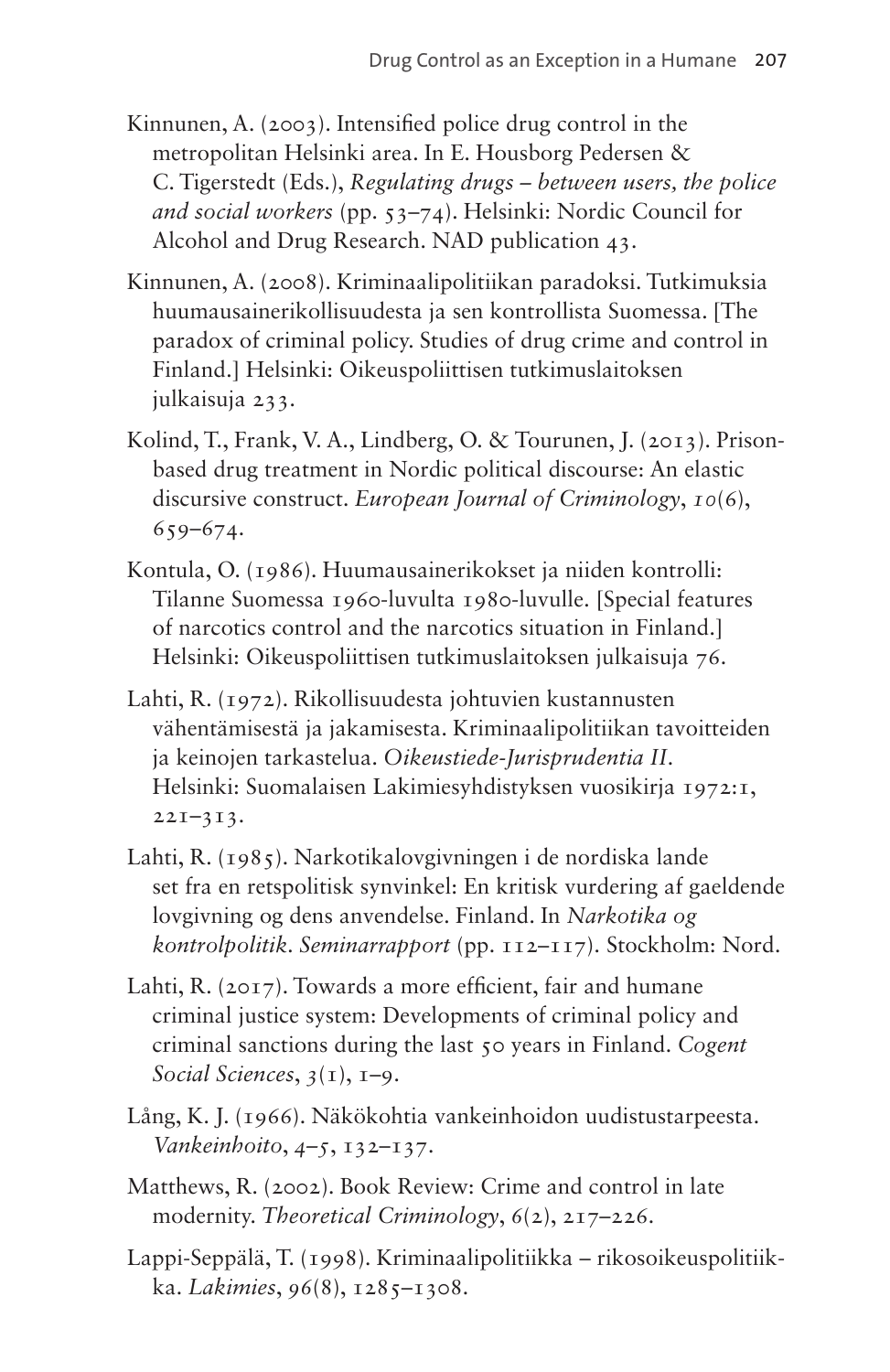- Lappi-Seppälä, T. (2001). Sentencing and punishment in Finland: The decline of repressive ideal. In M. Tonry & R. S. Frase (Eds.), *Sentencing and sanctions in Western countries* (pp. 92–150). New York: Oxford University Press.
- Lappi-Seppälä, T. (2007). Penal policy in Scandinavia. *Crime and Justice*, *36*(1), 217–295.
- Lappi-Seppälä, T. (2012). Penal policies in the Nordic countries 1960–2010. *Journal of Scandinavian Studies in Criminology and Crime Prevention, 13(1), 85-111.*
- Lappi-Seppälä, T. (2016). Nordic sentencing. *Crime and Justice. A Review of Research*, *45*(1), 17–82.
- Melander, S. (2008). Kriminalisointiteoria rangaistavaksi säätämisen oikeudelliset rajoitukset. [A theory of criminalization – legal constrains to criminal legislation.] Helsinki: Suomalaisen Lakimiesyhdistyksen julkaisuja A-sarja N:o 288.
- Obstbaum-Federley, Y. (2017). From the social sector to selective individualized prison practices? A study on substance abuse among prisoners and its treatment. Helsinki: University of Helsinki: Research report 2/2017.
- Partanen, J. (2002) Huumeet maailmalla ja Suomessa. In O. Kaukonen & P. Hakkarainen (Eds.), *Huumeiden käyttäjä hyvinvointivaltiossa* (pp. 13–37). Helsinki: Gaudeamus.
- Partanen J. & Metso L. (1999). Suomen toinen huumeaalto. *Yhteiskuntapolitiikka*, *64*(2), 143–149.
- Penal Code: Chapter 50 (17.12.1993/1304): [https://www.finlex.fi](https://www.finlex.fi/sv/laki/ajantasa/1889/18890039001#L50) [/sv/laki/ajantasa/1889/18890039001#L50](https://www.finlex.fi/sv/laki/ajantasa/1889/18890039001#L50) (8.8.2021).
- Pirjatanniemi, E. (2011). Haastavatko ihmisoikeudet Suomen kriminaalipolitiikan? *Oikeus*, *40*(2), 154–174.
- PO-2018-49612. Poliisi. Poliisihallitus. Ohje. 17.12.2018. POL-2018-49612.
- Police: Narcotic offences and seizures in Finland 2020. Police of Finland. National bureau of Investigation (NBI). 23 April 2021. POL-2021-42987.
- Pratt, J. (2007). Penal populism. Abingdon: Routledge.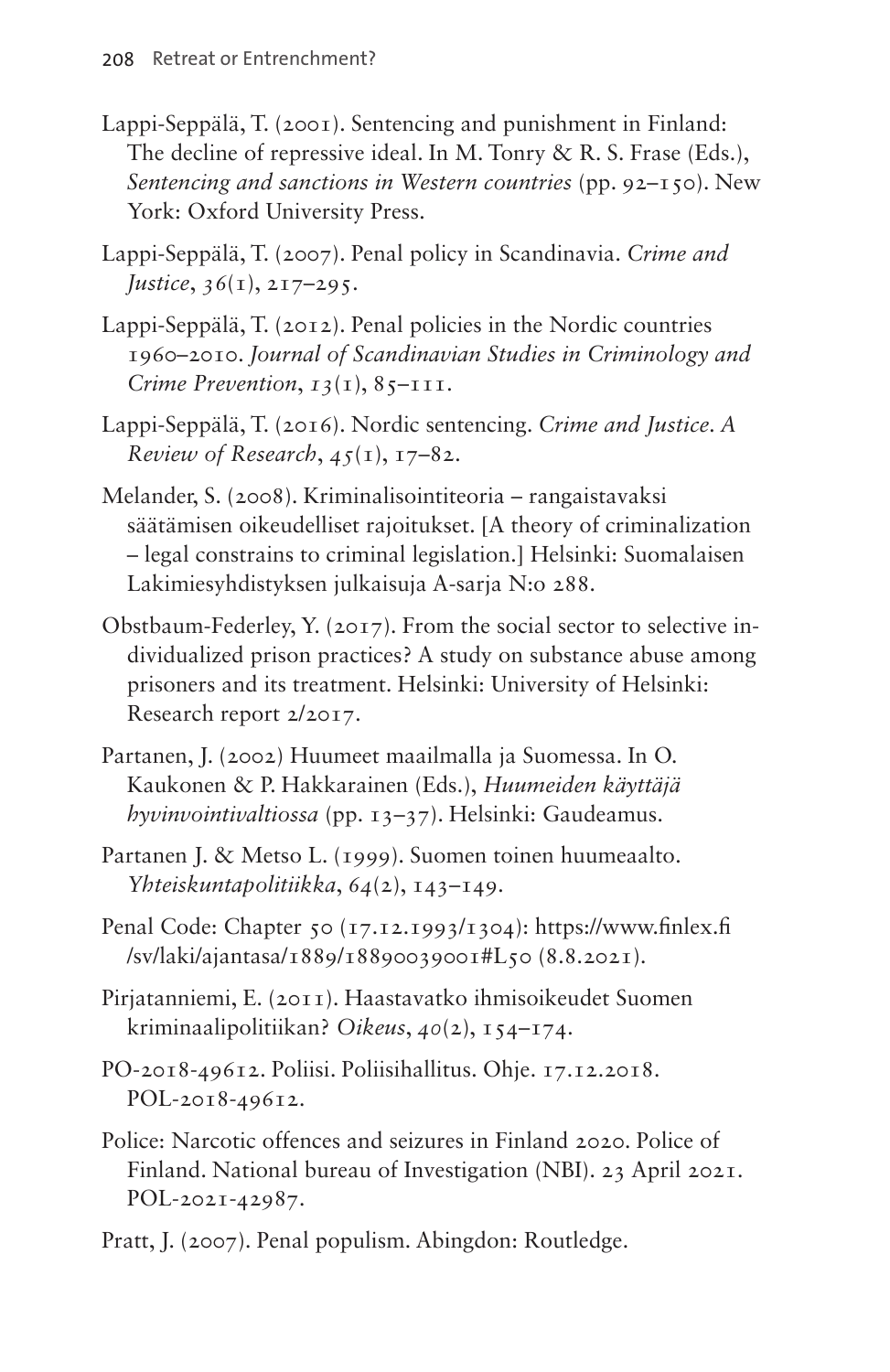- Pratt, J. (2008a). Scandinavian exceptionalism in an era of penal excess. Part I: The nature and roots of scandinavian exceptionalism. *The British Journal of Criminology*, *48*(2), 119–137.
- Pratt, J. (2008b). Scandinavian exceptionalism in an era of penal excess. Part II: Does Scandinavian exceptionalism have a future? *The British Journal of Criminology*, *48*(3), 275–292.
- Snacken, S. & Dumortier, E. (Eds.) (2012). Resisting punitiveness in Europe? Welfare, human rights and democracy. London & New York: Routledge.
- Statistics Finland (1): Statistics Finlands's statistical databases: Statistics on offences and coersive measures: Offences reported to the authorities: [https://pxnet2.stat.fi/PXWeb/pxweb/en/StatFin](https://pxnet2.stat.fi/PXWeb/pxweb/en/StatFin/StatFin__oik__rpk__tiet/statfin_rpk_pxt_11cg.px/) [/StatFin\\_\\_oik\\_\\_rpk\\_\\_tiet/statfin\\_rpk\\_pxt\\_11cg.px/](https://pxnet2.stat.fi/PXWeb/pxweb/en/StatFin/StatFin__oik__rpk__tiet/statfin_rpk_pxt_11cg.px/) (8.8.2021).
- Statistics Finland (2): Statistics Finlands's statistical databases: Statistics on offences and coersive measures: Coersive measures: [https://pxnet2.stat.fi/PXWeb/pxweb/en/StatFin/StatFin\\_\\_oik](https://pxnet2.stat.fi/PXWeb/pxweb/en/StatFin/StatFin__oik__rpk__pakk/statfin_rpk_pxt_11dg.px/) [\\_\\_rpk\\_\\_pakk/statfin\\_rpk\\_pxt\\_11dg.px/](https://pxnet2.stat.fi/PXWeb/pxweb/en/StatFin/StatFin__oik__rpk__pakk/statfin_rpk_pxt_11dg.px/) (8.8.2021).
- Supreme Court 2002:111: Narkotikabrott. Domseftergift. [https://](https://www.finlex.fi/sv/oikeus/kko/kko/2002/20020111) [www.finlex.fi/sv/oikeus/kko/kko/2002/20020111](https://www.finlex.fi/sv/oikeus/kko/kko/2002/20020111) (8.8.2021).
- Supreme Court 2003:62: Narkotikabrott. Straffbar bruk av narkotika. Straffmätning. Åtgärdseftergift. [https://www.finlex.fi/sv](https://www.finlex.fi/sv/oikeus/kko/kko/2003/20030062) [/oikeus/kko/kko/2003/20030062](https://www.finlex.fi/sv/oikeus/kko/kko/2003/20030062) (8.8.2021).
- Supreme Court 2017:9: Narkotikabrott. Grovt narkotikabrott. Bestämmande av straff. Straffmätning. [https://www.finlex.fi/sv](https://www.finlex.fi/sv/oikeus/kko/kko/2017/20170009) [/oikeus/kko/kko/2017/20170009](https://www.finlex.fi/sv/oikeus/kko/kko/2017/20170009) (8.8.2021).
- Supreme Court 2018:45: Narkotikabrott. Grovt narkotikabrott. Bestämmande av straff. Straffmätning. Lindringsgrunder. <https://www.finlex.fi/sv/oikeus/kko/kko/2018/20180045>  $(8.8.2021)$ .
- Supreme Court 2020:45: Narkotikabrott. Grovt narkotikabrott. Bestämmande av straff. Straffmätning. [https://www.finlex.fi/sv](https://www.finlex.fi/sv/oikeus/kko/kko/2020/20200045) [/oikeus/kko/kko/2020/20200045](https://www.finlex.fi/sv/oikeus/kko/kko/2020/20200045) (8.8.2021).
- Tham, H. (2019). Straff-välfärdsstaten och kontrollkultur i svensk kriminalpolitik. *Nordisk Tidsskrift for Kriminalvidenskab*, *106*(1), 6–18.